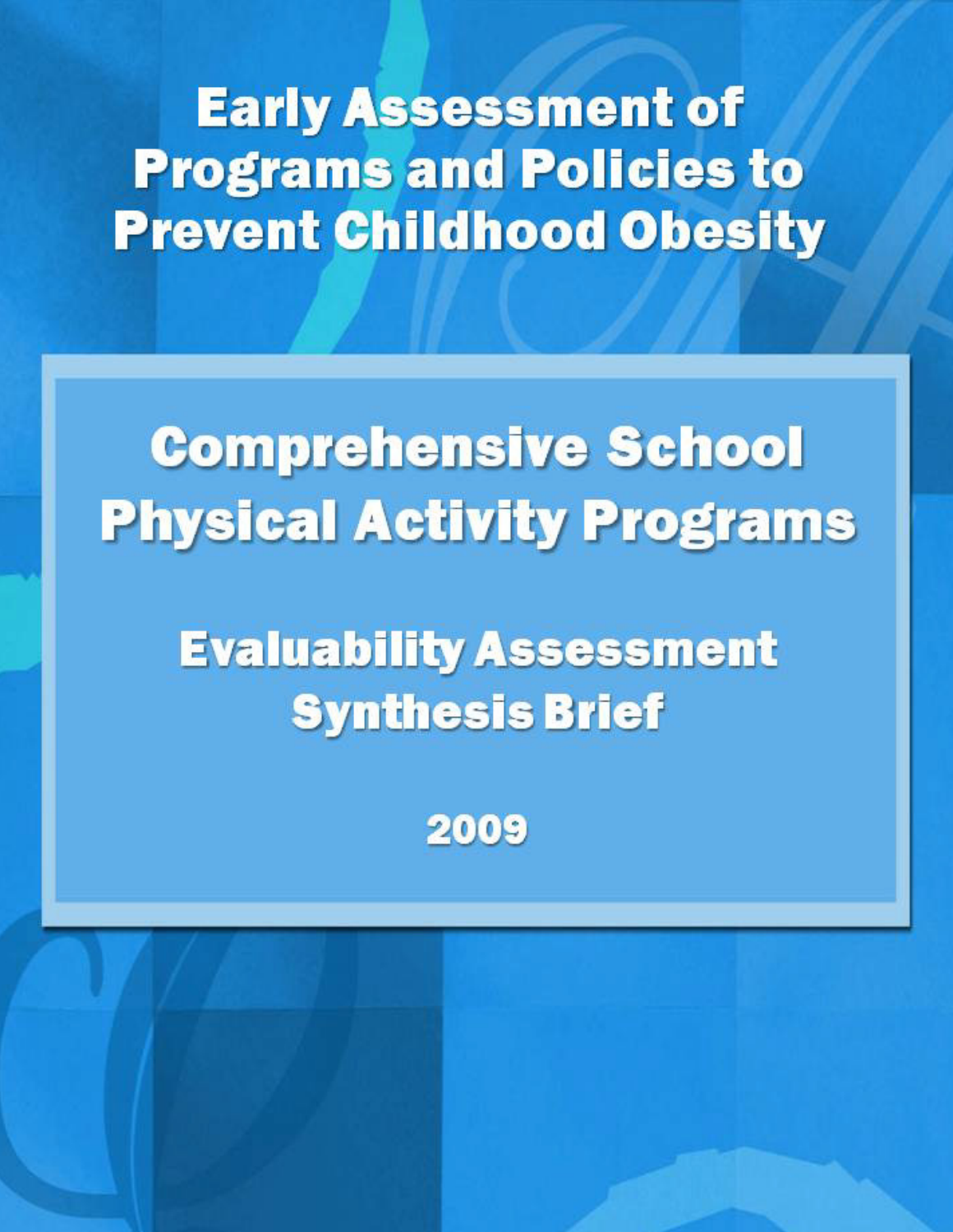#### **SUGGESTED CITATION**

Pitt Barnes, S., Robin, L., Dawkins, N., Leviton, L., & Kettel Khan, L. (2009). *Early Assessment of Programs and Policies to Prevent Childhood Obesity Evaluability Assessment Synthesis Brief: Comprehensive School Physical Activity Programs.* Atlanta, GA: U.S. Department of Health and Human Services, Centers for Disease Control and Prevention. Available at http://www.cdc.gov/nccdphp/dnpao/index.html

*The findings and conclusions of this report are those of the authors and do not necessarily represent the official position of the Centers for Disease Control and Prevention.*

#### **ACKNOWLEDGMENTS**

This project is a collaborative effort led by a team from the Robert Wood Johnson Foundation (RWJF); the Centers for Disease Control and Prevention's (CDC) Division of Nutrition, Physical Activity and Obesity, Division of Adolescent and School Health, and Division of Adult and Community Health's Prevention Research Centers Program Office; and the CDC Foundation. The project team is advised by the Funder's Advisory Committee, which includes representatives from the RWJF, the National Institutes of Health, the U.S. Department of Agriculture (USDA), WK Kellogg Foundation, and Kaiser Permanente. IFC Macro, an ICF International Company, serves as the coordinating center for the project.

We are grateful to the staff at the school districts for welcoming members of our project team to their sites and allowing us to learn more about their exemplary efforts. It is evident that there is a lot of energy and enthusiasm in the schools as it relates to the implementation of the comprehensive school physical activity program. We applaud the tremendous efforts that schools have put forth in promoting health and wellness among students and staff.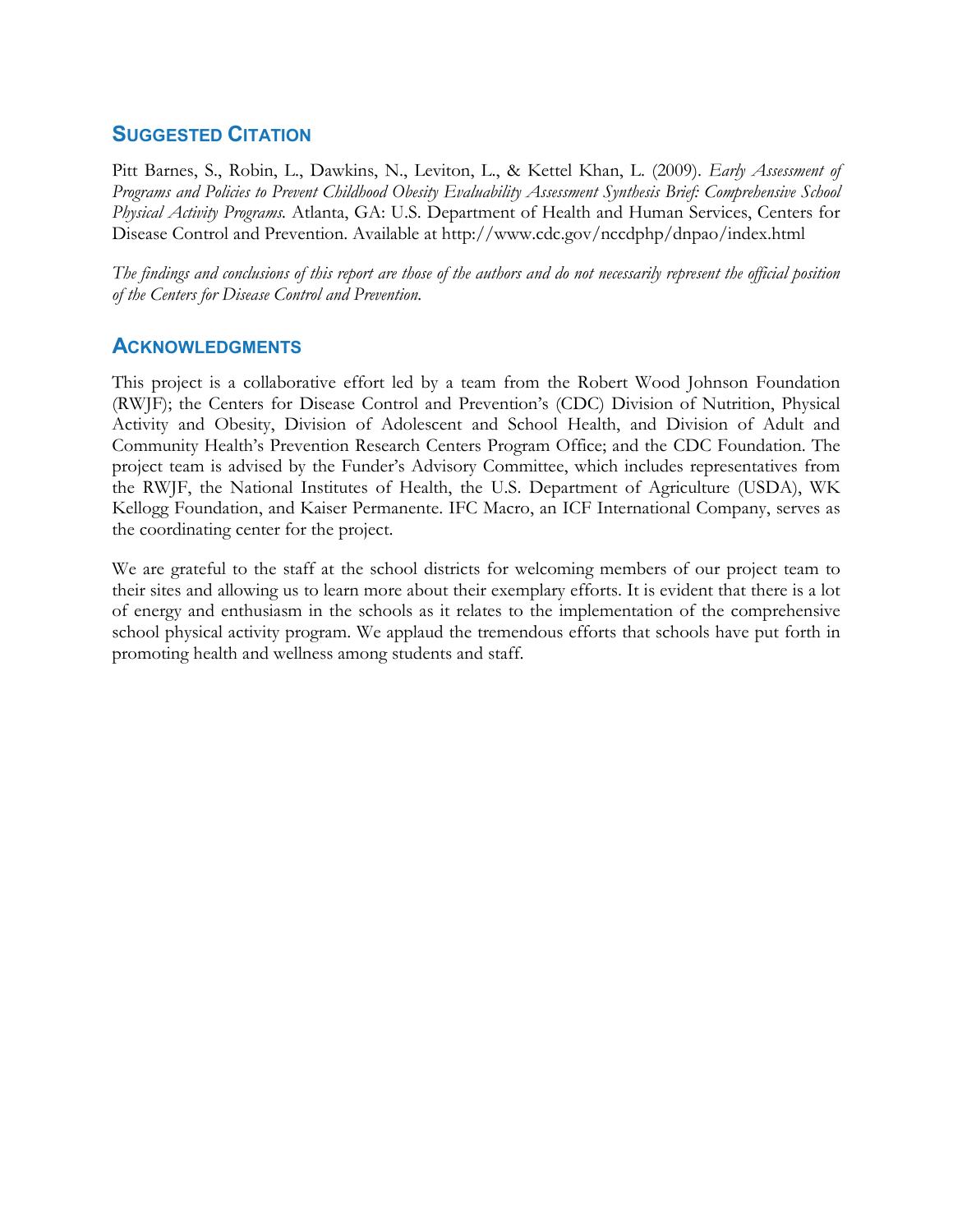## **TABLE OF CONTENTS**

| L    |                                                                                                                                         |  |
|------|-----------------------------------------------------------------------------------------------------------------------------------------|--|
| Н.   | Criteria and Selection of Programs for Evaluability Assessments 3<br><b>Comprehensive School Physical Activity Program Evaluability</b> |  |
| Ш.   |                                                                                                                                         |  |
| IV.  | Family- and Community-Oriented Physical Activities 8                                                                                    |  |
| V.   |                                                                                                                                         |  |
| VI.  |                                                                                                                                         |  |
| VII. |                                                                                                                                         |  |
|      |                                                                                                                                         |  |
|      |                                                                                                                                         |  |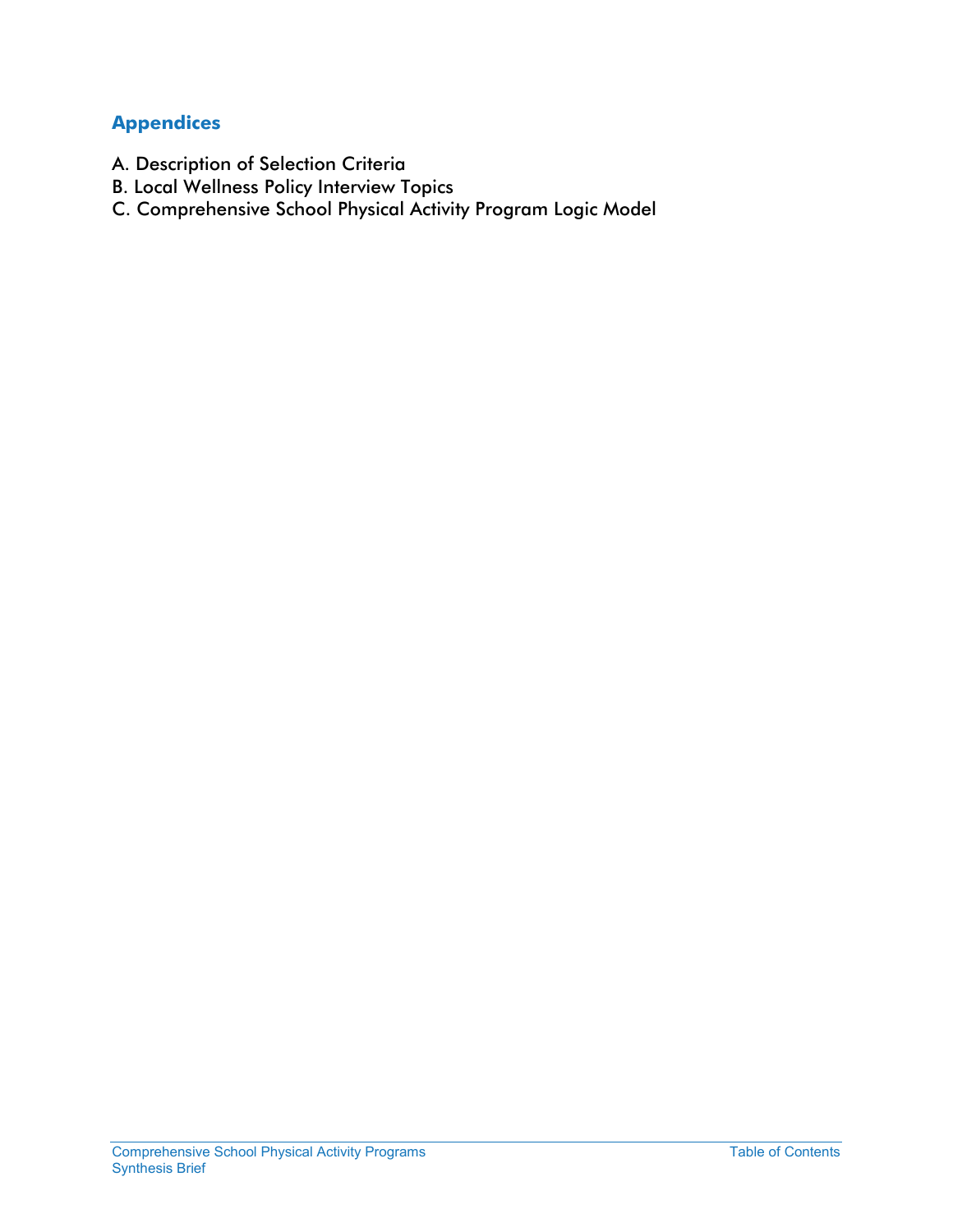## <span id="page-4-0"></span>I. INTRODUCTION

#### <span id="page-4-1"></span>**BACKGROUND**

Early Assessment of Programs and Policies to Prevent Childhood Obesity was a 2-year project to identify and assess local-level programs and policies that have been implemented with apparent success to prevent obesity by improving the eating habits and physical activity levels of children aged 3 to 17 years. In each year of the project, a systematic search process identified programs and policies, and then an expert panel suggested further exploration of the most promising programs and policies. Priority was given to programs and policies that addressed low-income populations and ethnic groups with disproportionate childhood obesity.

#### <span id="page-4-2"></span>PURPOSE OF EARLY ASSESSMENT

As the search for answers to effectively address childhood obesity continues, organizations and communities across the country are experimenting with various strategies aimed at changing children's environments to prevent obesity. The Systematic Screening and Assessment (SSA) Method is a new evaluation approach to identify and assess several innovations being implemented in the field within a relatively short period of time. Innovations are assessed both for their potential impact on health outcomes and their readiness for evaluation.

As part of the SSA Method, evaluability assessments were used to assess the plausibility and feasibility of selected programs and policies that were identified as promising during the search process and selected by the project's expert panel. Evaluability assessment is a process in which evaluators work with program administrators and stakeholders to determine an initiative's readiness for evaluation (Patton, 1997). It involves clarifying goals and program design by specifying the program model, determining stakeholders' views on the important issues, and exploring program reality (Wholey, 2004). Evaluability assessments can help determine whether a rigorous evaluation study (e.g., an experimental evaluation such as a randomized control trial) is feasible and merited for a particular program or policy. As such, they can help avoid premature investment in rigorous evaluation of programs or policies that have not been adequately implemented and allow evaluation resources to be targeted to programs or policies deemed ready for rigorous evaluation.

#### <span id="page-4-3"></span>FOCUS AREAS

During the second year of the project, the Funder's Advisory Committee identified four thematic areas: child care programs and policies in afterschool and day care settings, programs or policies increasing access to healthier foods, comprehensive school physical activity programs, and the built environment. Synthesis reports have been prepared for each of these thematic areas.

This synthesis report focuses on the evaluability assessments conducted on comprehensive school physical activity (CSPA) programs. CSPA programs encompass programming before, during, and after the school day (National Association for Sport and Physical Education, 2008). These programs are implemented in elementary, middle, and high schools and provide physical activity opportunities for all students. Goals of the program are to provide physical activity opportunities that enable students to accumulate a total of 60 minutes of physical activity per day. NASPE recommends that a CSPA program include: quality physical education; school-based physical activity opportunities;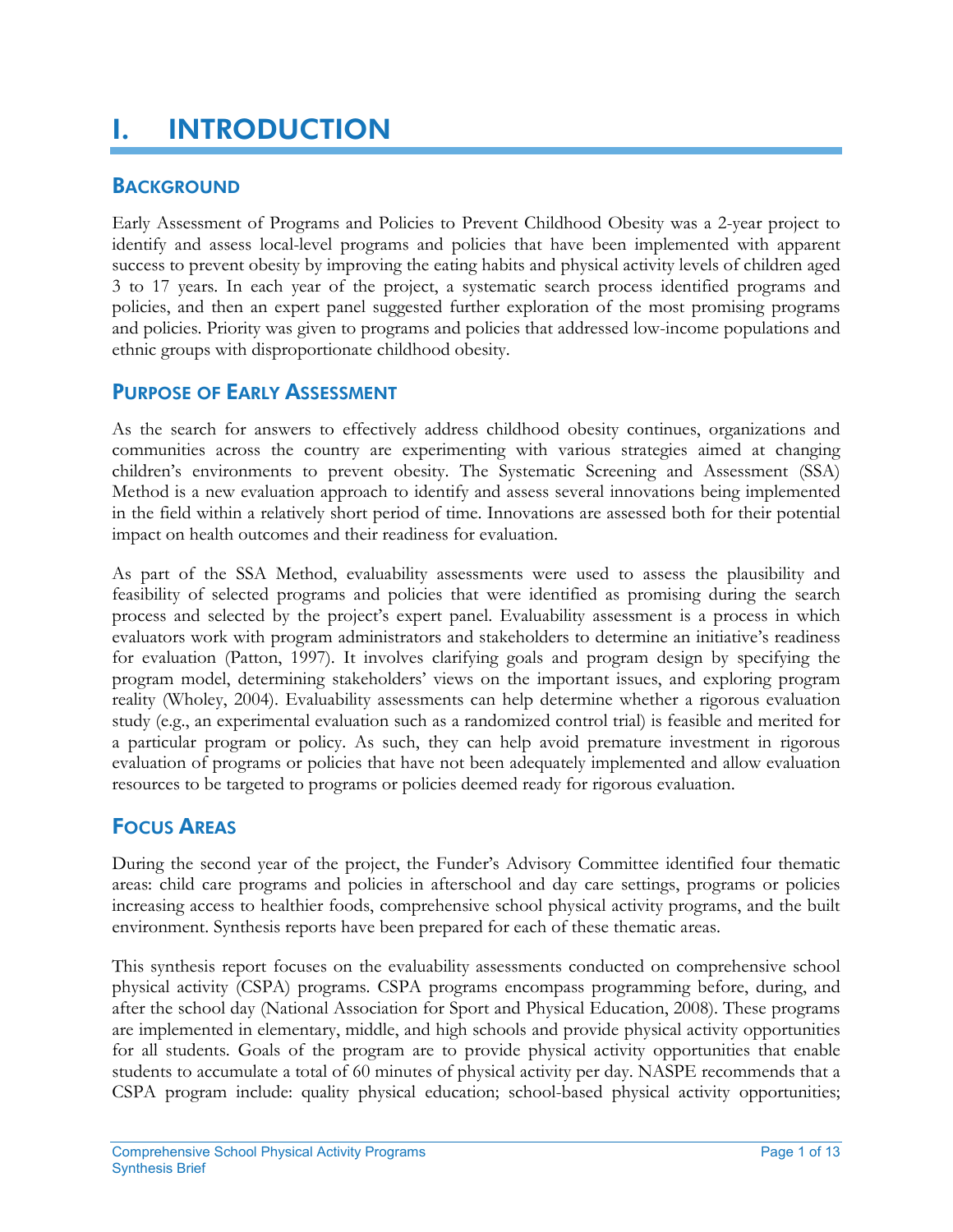school employee wellness and involvement; and family and community involvement. Physical activity opportunities can include recess, physical activity breaks and movement during instruction, intramurals or physical activity clubs, interscholastic sports, and walk and bike to school initiatives (National Association for Sport and Physical Education, 2005).

This report describes the extent to which CSPA programs have been implemented and the limitations of implementation in one school and one school district. The report concludes with lessons learned and recommendations to inform future implementation by district and school personnel and other key decision makers.

#### <span id="page-5-0"></span>RELEVANT LITERATURE

Among children aged 6 to 11 years, 33.3% are overweight or obese; among adolescents aged 12 to 19 years, 34.1% are overweight or obese (Ogden, Carroll, & Flegal, 2008). Physical inactivity is one of the leading causes of childhood obesity (Wang, Gortmaker, Sobol, & Kuntz, 2006). With millions of children and adolescents enrolled, schools play a critical role in making physical activity possible through quality physical education and other school-based opportunities (Wechsler, McKenna, Lee, & Dietz, 2004). According to the 2007 Youth Risk Behavior Survey, only 34.7% of students reported being physically active for a total of at least 60 minutes per day on 5 or more days per week (Eaton et al., 2008). The U.S. Dietary Guidelines for Americans recommend that young people (aged 6 to 19) participate in at least 60 minutes of physical activity daily (U.S. Department of Health and Human Services & U.S. Department of Agriculture, 2005). For this reason, the Centers for Disease Control and Prevention (CDC) and the National Association for Sport and Physical Education (NASPE) recommend a comprehensive approach to enhancing physical education and physical activity in schools to increase students' engagement in physical activity (Lee, Burgeson, Fulton, & Spain, 2007; National Association for Sport and Physical Education, 2008).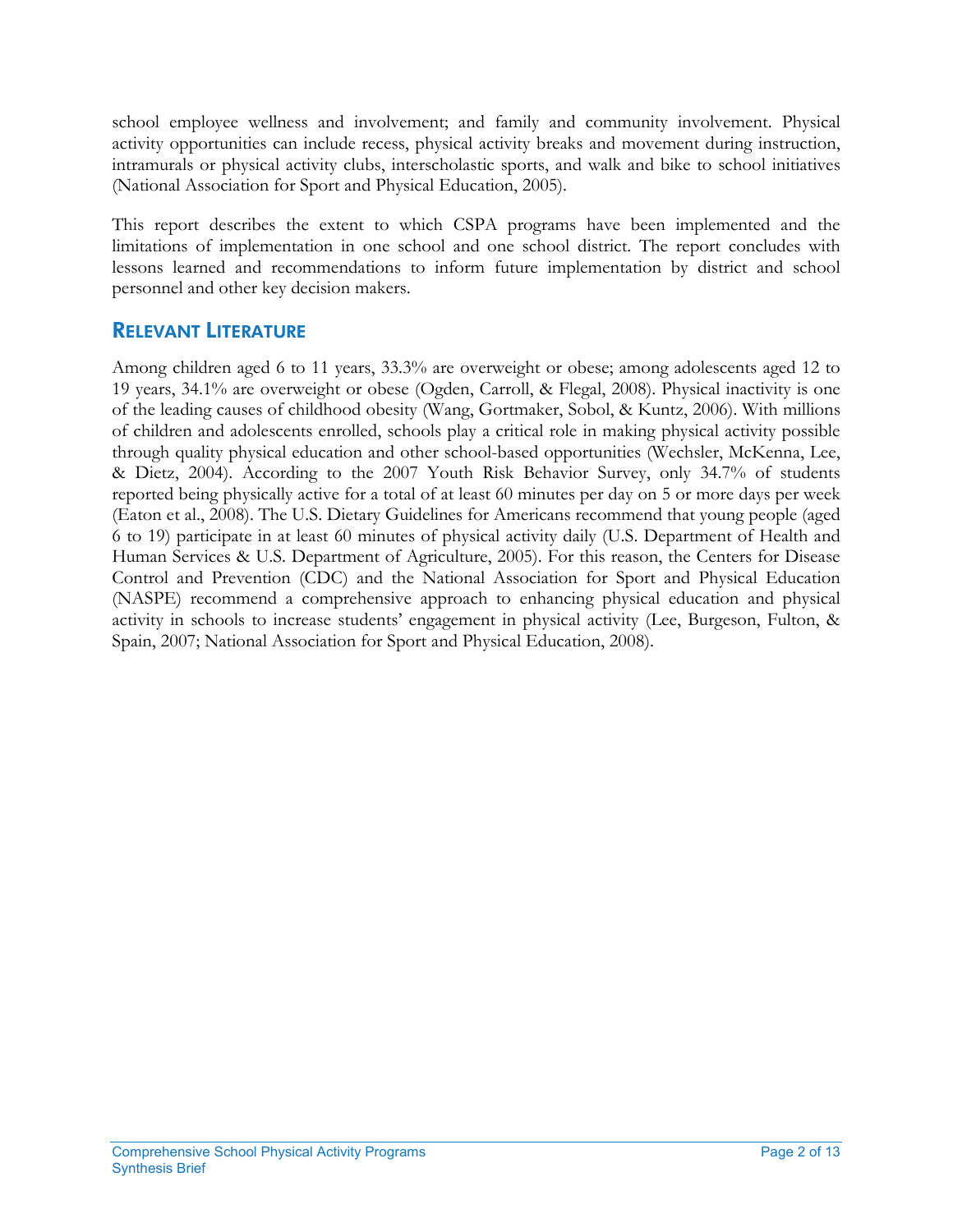## <span id="page-6-0"></span>II. METHODS

#### <span id="page-6-1"></span>NOMINATION OF PROGRAMS

The project team solicited nominations for CSPA programs between September and October 2007 from schools and districts across the United States through postings on a variety of listservs (e.g., the Comprehensive Health Education Network) and through direct contact with the CDC's Division of Adolescent and School Health project officers and funded school health program coordinators. Nominated programs were eligible for inclusion in the project if the program: (1) was a school-based physical activity program; (2) provided the opportunity for students to engage in at least 30 minutes of moderate to vigorous physical activity during each school day (when combined with activity in physical education class to equal at least 60 minutes of physical activity); (3) promoted physical activity opportunities to and/or included ALL students; (4) included a physical education component that offered instruction at least 3 days per week; (5) included a written curriculum; (6) had physical education standards that were consistent with national and/or State standards for physical education; (7) prohibited waivers or exemptions for participation in other school- or community-sponsored activities; (8) offered at least two of the following physical activity strategies: recess for elementary school students, physical activity breaks and movement during instruction, intramurals or physical activity clubs, or walk and bike to school initiatives; (9) offered interscholastic sports at the middle or high school level; (10) had been in existence for more than 6 months; and (11) had not been rigorously evaluated. A total of 30 programs were nominated; 7 met our criteria for inclusion and were reviewed by the expert panel.

#### <span id="page-6-2"></span>CRITERIA AND SELECTION OF PROGRAMS FOR EVALUABILITY ASSESSMENTS

We convened a panel of 15 experts in evaluation, measurement, physical activity, school-aged youth, and community programs in January 2008. Specific criteria to select programs for evaluability assessment were developed by the project team in collaboration with the expert panel. These criteria included potential impact of the program; innovativeness; reach to target population; acceptability to stakeholders; feasibility of implementation; feasibility of adoption; sustainability; generalizability; and staff and organizational capacity of the implementers (see Appendix A for a detailed description of each criterion). The expert panel reviewed summaries of each of the seven comprehensive school physical activity programs, scored each program on each criterion through an Internet-based survey tool, and made recommendations on which programs would receive evaluability assessments. After each panel member scored each policy and discussed each program as a group, four CSPA programs were recommended for evaluability assessments (EA). The expert panel recommended three programs be combined into a cluster EA with a single site visit because they were a part of the same district and shared many program components. The panel recommended a total of two evaluability assessments.

#### <span id="page-6-3"></span>COMPREHENSIVE SCHOOL PHYSICAL ACTIVITY PROGRAM EVALUABILITY **ASSESSMENTS**

Each EA involved (1) a review of background documentation about the program; (2) the development of a program logic model to outline program goals and activities; and (3) a 2.5-day site visit, in which trained site visitors assessed implementation, data collection, and evaluation capacity through interviews with program staff and partners. One school was visited in Washington and one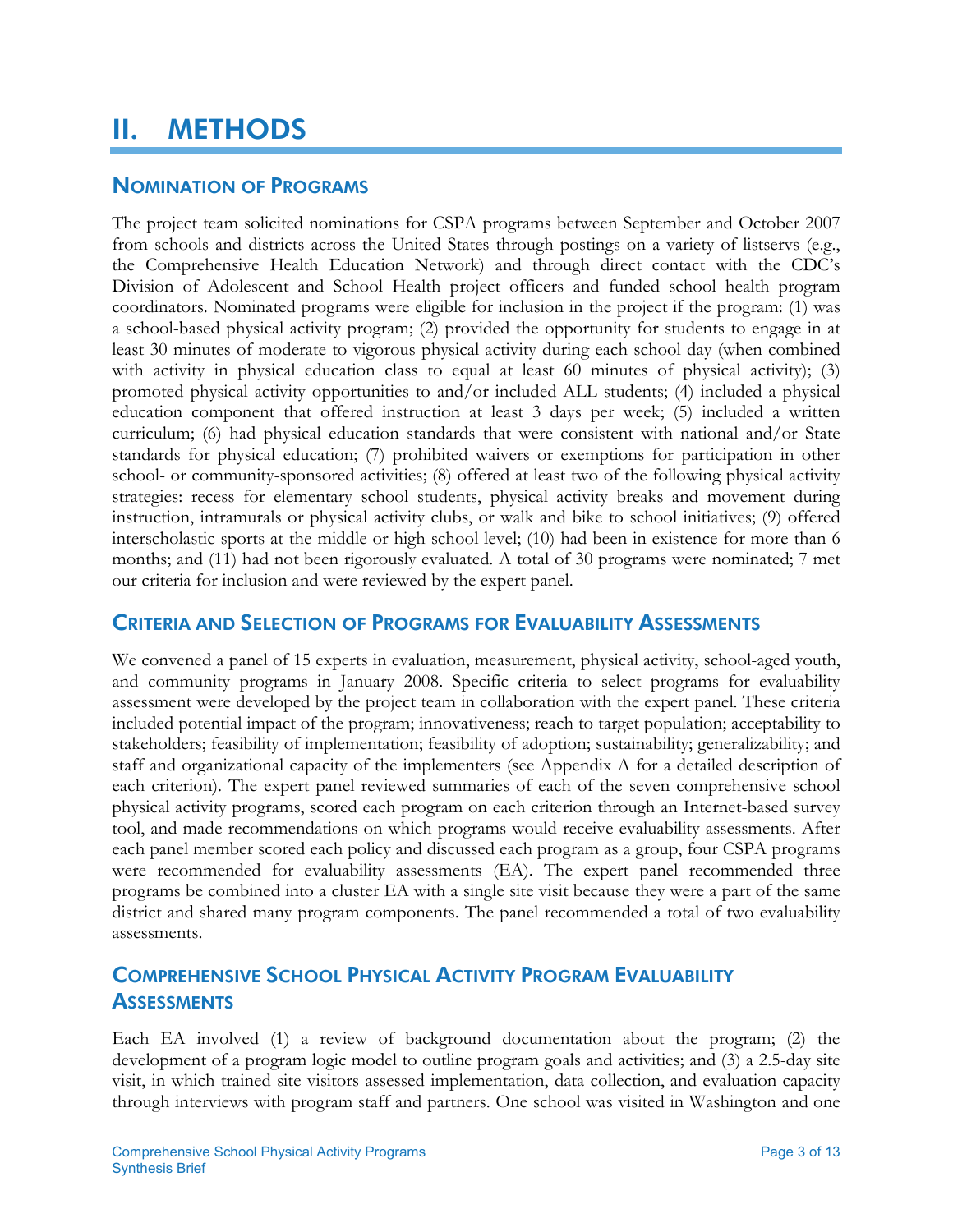school district was visited in West Virginia. Each evaluability assessment site visit was conducted by two site visitors who traveled to the program. Interviews were conducted with individuals involved with the program, such as school district personnel, principals, physical education teachers, parents, community partners, and other stakeholders. Interview questions addressed program development, implementation, evaluation, and funding (see Appendix B for the full list of interview topics). The project team and expert panel reviewed the findings from all the evaluability assessments to determine the degree of promise of the programs and their readiness for rigorous evaluation.

#### <span id="page-7-0"></span>DATA ANALYSIS

Site visit reports were created from each site visit and were the primary data sources for this synthesis report. Reports were analyzed for themes using open coding of qualitative data (Bernard, 2000). Three team members initially identified codes in the texts of the site visit reports. Each individual developed codes independently after reviewing the site visit reports, then compared and discussed similarities and differences to arrive at a single comprehensive list of codes for analysis (Patton, 2002). One team member then coded all reports from each site. ATLAS.ti (version 5.0) was used to categorize and sort data within codes. Secondary data sources included expert panel preliminary review perspectives and expert panel post-site visit recommendations. Site visitors have reviewed a draft of the results section of this report for accuracy of interpretation.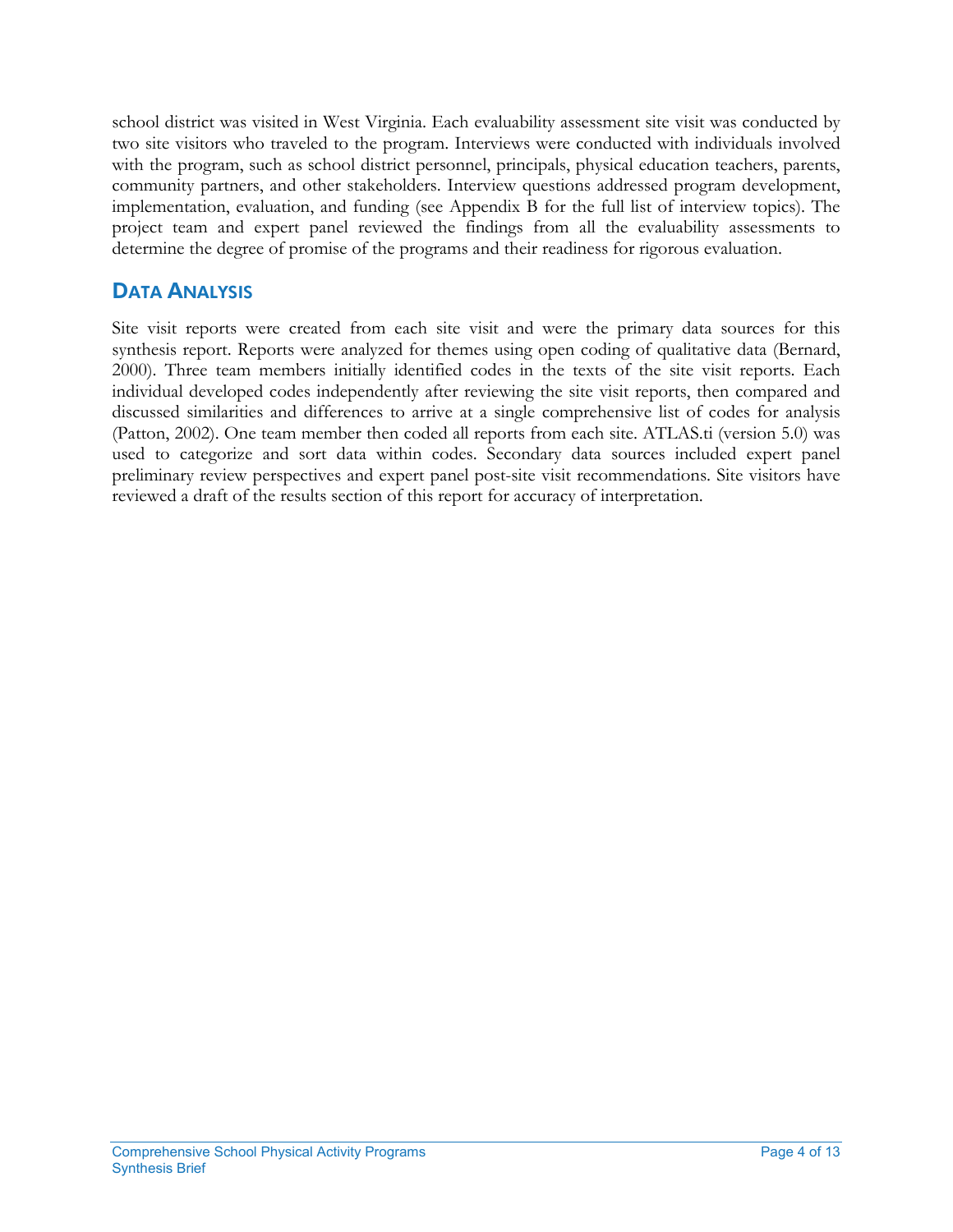## <span id="page-8-0"></span>III. BACKGROUND

#### <span id="page-8-1"></span>**SETTING CHARACTERISTICS**

The two sites selected to receive an evaluability assessment included one high school in Washington with 6,339 students and one school district in West Virginia with 13,519 students. These two school settings, both rural, served a majority White student population with free and reduced-price lunch rates that were below 50% (18% in Washington and 40% in West Virginia).

#### <span id="page-8-2"></span>DEVELOPMENT OF PROGRAMS

The two CSPA programs are longstanding. The high school CSPA program in Washington was created in 1997 with quality physical education as the cornerstone with the addition of various physical activity opportunities for students and staff over time. Three physical education teachers created and still run the program. In West Virginia, their CSPA program is part of a larger districtwide health initiative. The larger district-wide health initiative began out of a concern regarding overweight and cardiovascular risk factors among students in the county. Health screenings were the initial component of the program, followed by various healthy lifestyle interventions. The CSPA program is one component of this larger initiative that focuses on physical activity. The initiative was created and is still headed by a dedicated director.

#### <span id="page-8-3"></span>GOALS AND OUTCOMES OF CSPA PROGRAMS

The primary goals of both CSPA programs are to encourage physical activity at school, provide students with the necessary skills to engage in proper physical activity, and expose students to a variety of physical activity opportunities to find activities they enjoy. Expected outcomes of both programs included: meeting state physical education standards; increased opportunities for physical activity; increased knowledge, attitudes, motor skills, and confidence needed to adopt and maintain physically active lifestyles among students; improved performance; development of lifetime activity skills and interests; and increased student time engaged in moderate and vigorous activity overall (in and out of school).

#### <span id="page-8-4"></span>TARGET AUDIENCE

The primary target audience for the comprehensive school physical activity programs is all students enrolled in the high school in Washington and all elementary school students in the district in West Virginia.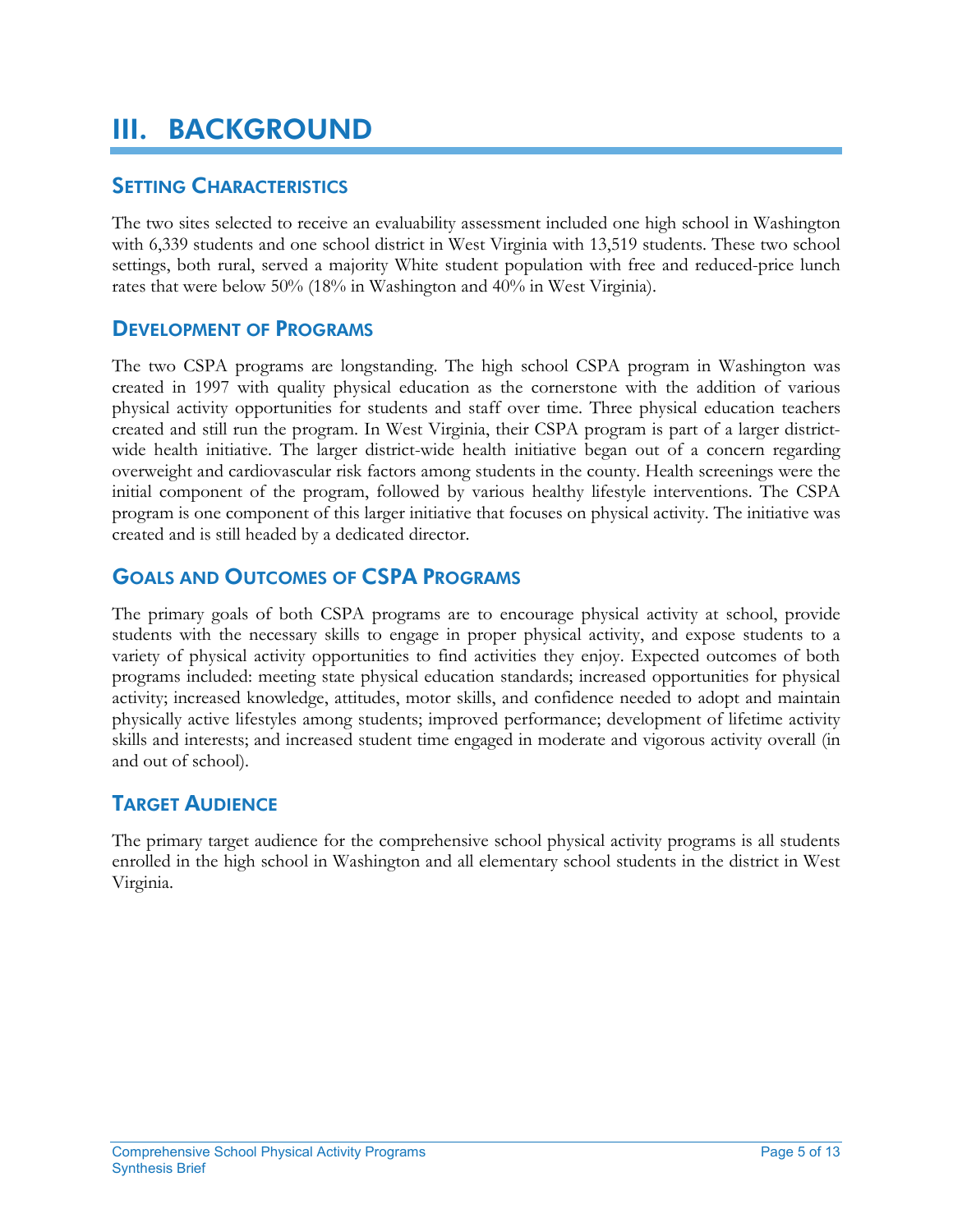## <span id="page-9-0"></span>IV. LOGIC MODEL

As part of the EAs, each program developed a logic model describing inputs and activities and outputs. An example of a logic model is provided in Appendix C. The following section describes a) inputs and b) activities and outputs from each of the two programs.

#### <span id="page-9-1"></span>INPUTS

#### <span id="page-9-2"></span>*Funding*

Outside of physical education teacher salaries (which are paid by the district in both sites), funding sources varied for each program. At the high school in Washington, the annual physical education department budget was set by the school and ranged from \$5,000 to \$7,000 annually. It was expected that there would be a 10% decrease in the 2008–2009 budget. In West Virginia, however, their larger district-wide health initiative, of which CSPA is a part, was funded primarily through grants totaling more than \$700,000 over the life of the initiative, which began in 2001. It was not clear how much of this funding was dedicated to CSPA or to schools specifically for its implementation; however, funding was not used to support teacher time directly.

#### <span id="page-9-3"></span>*Staffing*

The two CSPA programs were staffed with qualified physical education teachers, who regularly engaged in physical education professional development. Both programs considered physical education understaffed for the number of students enrolled. For example, at the high school twothirds of the student population (approximately 650) enrolled in daily physical education classes with three physical education teachers. Due to the large class sizes (i.e., 40 to 45 students), the daily 2-year physical education requirement and interest from students in physical education, a need for additional physical education teachers exists at the high school in Washington. As a result, limited opportunities are available before and after school because staff are overwhelmed by their physical education classes and additional responsibilities. In fact, the ability to offer opportunities for physical activity outside of the traditional school day is at the discretion of the physical education staff.

#### <span id="page-9-4"></span>**ACTIVITIES AND OUTPUTS**

#### <span id="page-9-5"></span>*Physical Education*

Quality physical education is the cornerstone of both CSPA programs. At the high school in Washington, 2 years of physical education is required for graduation, and is offered on a daily basis for 50 minutes. The physical education courses in the high school emphasized "lifetime" activities, which include types of physical activities that adults engage in, such as weight training, dance, golf, and tennis. Physical education courses also focused on improving performance, in accordance with F.I.T.T.R (frequency, intensity, type, time, and reversibility), which is a basic philosophy of what is necessary to gain a training effect from an exercise program. The high school offered a variety of options for physical education, including freshman-year physical education that is required and treated as an "exposure" year to a variety of lifetime sport and activities, focusing on the basic skills needed to enjoy various physical activities for a lifetime (e.g., how to train for a marathon). Upperlevel, elective physical education courses allowed students to "specialize" in activities that interest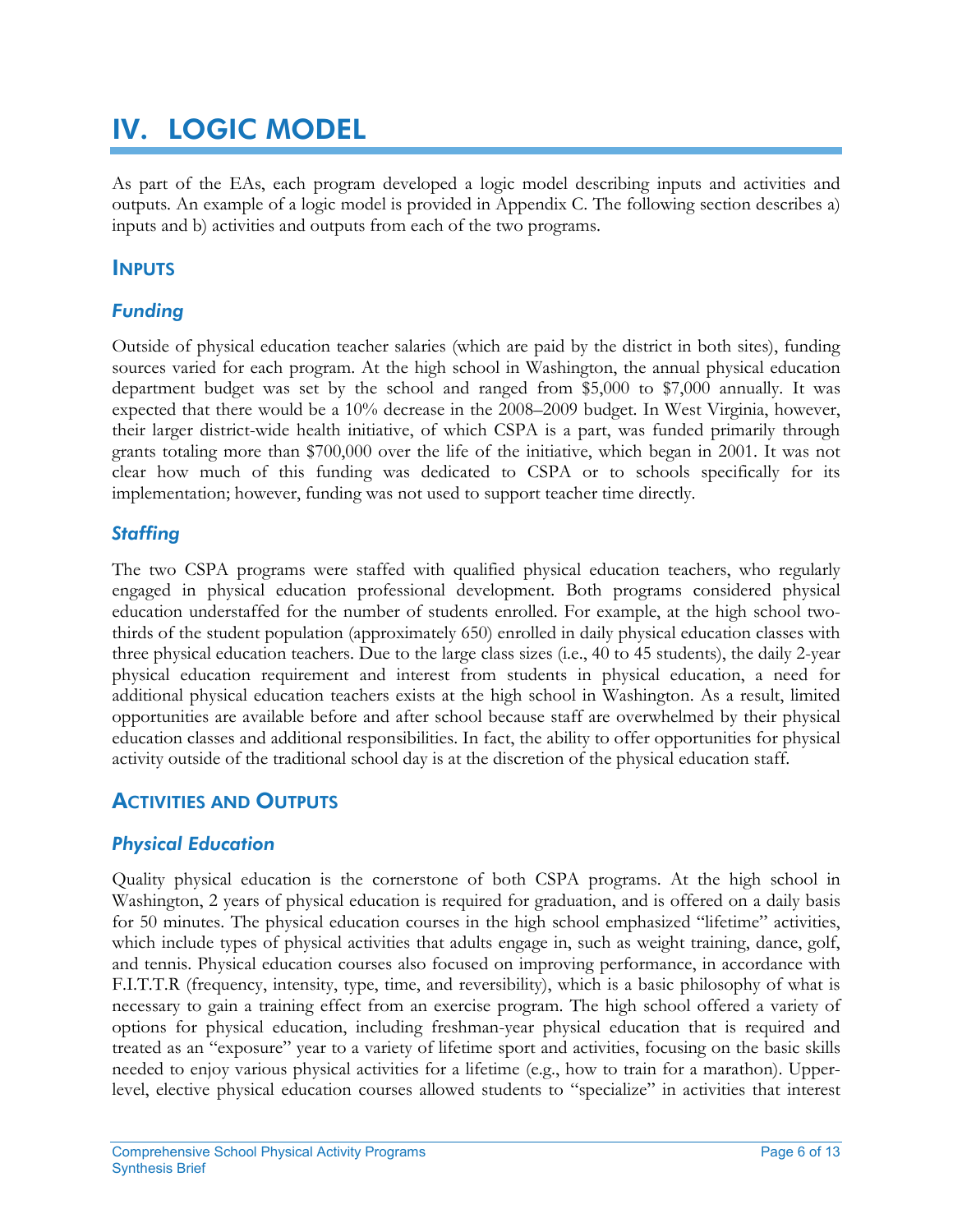them. In addition, every effort was made to increase participation in physical education through courses like Zero-hour PE, which was offered 1 hour before the school day began, and Saturday PE, which was offered on Saturday mornings. Both classes allowed students with full schedules, as well as any interested student, to participate in physical education class outside the regular school day.

At elementary schools, district-wide in West Virginia, the availability of physical education classes varied, with schools providing at least 90 minutes of structured physical education per week (three times per week). Two schools were successful in increasing their physical education class minutes because the 6th grade classes moved to the middle school. At the time of the site visit, the district was using grant funding to work with middle schools to increase physical education from one semester to a full year (initially, the total amount of physical education minutes would be spread out over the course of the school year, rather than compressed in a single semester). Although the amount of time for physical education would not be increased, classes would be spaced in a way to extend over the year. This process has been very challenging due to space and class schedule constraints.

In both CSPA programs, professional development, supported by the school district, is a top priority for implementing a quality program. In Washington, physical education teachers engaged in ongoing physical education training. In addition, the district has facilitated curriculum alignment for physical education to ensure that all physical education classes met the appropriate standards. West Virginia, with funding from the Carol M. White Physical Education Program Grant, offered numerous physical education and physical activity workshops for physical education teachers and classroom teachers. This district demonstrated an interest in ensuring all instructors received training in physical activity. For example, action-based learning trainings were conducted with physical education teachers, school nurses, health educators, and classroom teachers. In addition, the district created a professional development opportunity that allowed physical education teachers across the district to share ideas for instruction in physical education with each other, in partnership with a local university. In an effort to raise the level of physical education to that of core subjects, the district supported the development of a white book which outlined physical education requirements for each grade (pre-K through 12). The focus shifted from one of sports to one of life skills.

#### <span id="page-10-0"></span>*School-Based Physical Activity Opportunities*

In addition to physical education, these CSPA programs have implemented school-based physical activities to increase the amount of physical activity kids engaged in. In West Virginia, recess was available to all students for 15 to 20 minutes daily at the elementary school level. In some cases, teachers took students out in the afternoon for a second recess. Other elementary school activities included: dances, action-based learning activities, 1-mile walks, and brain break activities. In one school, grant funding was used to purchase a bag of physical activity equipment for each classroom teacher to use on the playground.

Elementary schools also sponsored physical activity events during the school day. For example, one school hosted a physical education day where students in each grade took turns doing a range of activities focused on fitness and eating right and were awarded prizes. Another school sponsored "Relay for Life" for 2 years that promoted physical activity. Other schools have also sponsored "turn off the television" challenges to promote physical activity and awarded prizes.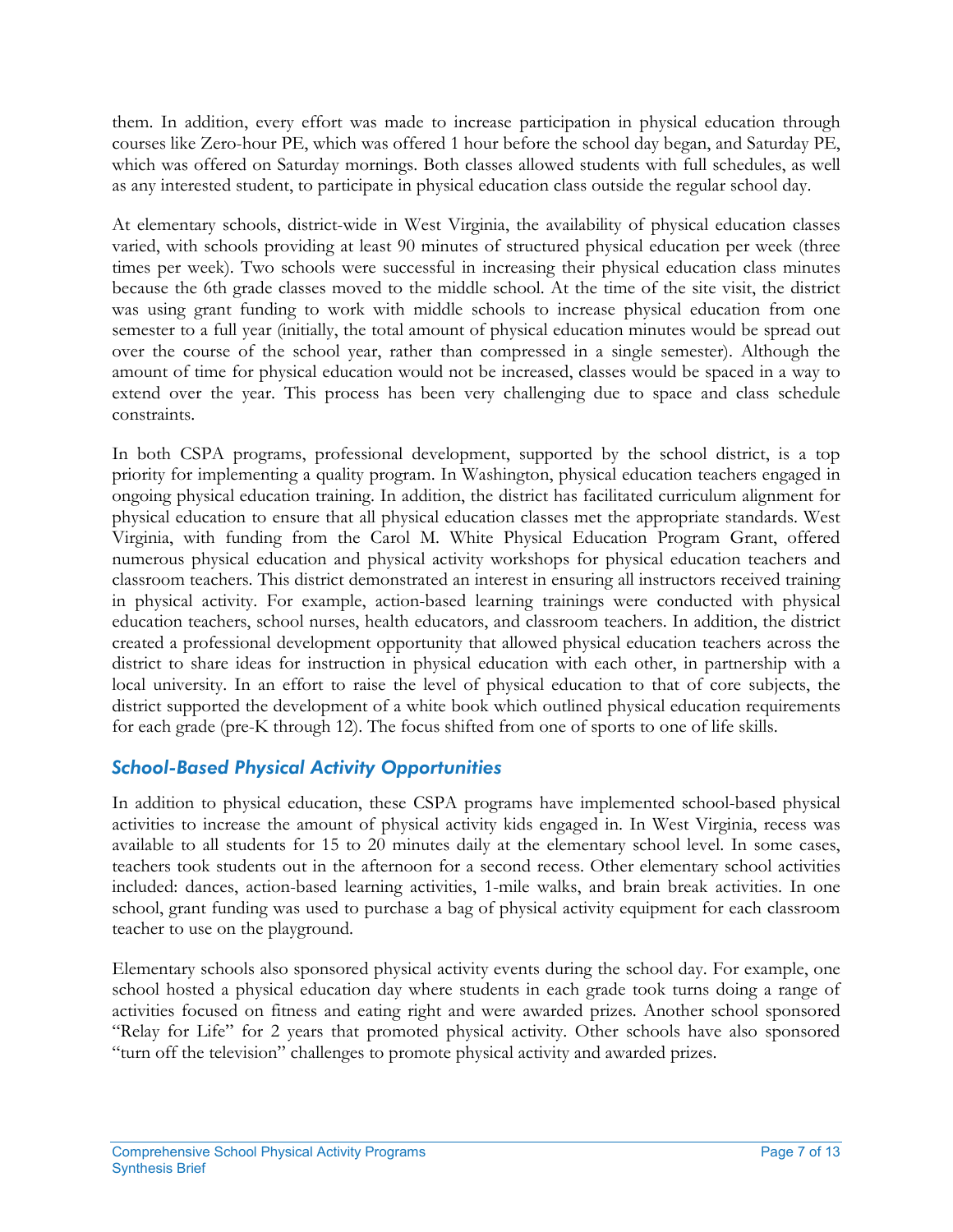Both CSPA programs also provided faculty and staff fitness opportunities. For example, faculty and staff were able to use athletic equipment at school. In addition, physical activity promotion activities for staff included Biggest Loser contests and providing incentives such as pedometers.

School facilities were also open to the community. For example, West Virginia community members used the gymnasiums during the evenings and on weekends. Walking tracks, fields, and playgrounds are also used by the community.

#### <span id="page-11-0"></span>*Family- and Community-Oriented Physical Activities*

Each CSPA program made an effort to promote physical activity for family and community members. In West Virginia, the district offered \$500 mini-grants to parent-teacher associations to organize family events promoting physical activity. The schools visited during the site visit hosted family events multiple times throughout the year (e.g., poster contests, Dance Revolution exhibits, skating rink events, and bowling). One school's physical education teacher also maintained a Web site where families could access MyPyramid or the American Heart Association's Web site for additional information on physical activity. Another physical education teacher occasionally sent home calendars that noted physical activities families could do together all month long. In Washington, a number of community organizations, including the local Parks and Recreation Department, offered intramural sports opportunities to high school students and these activities were strongly supported by the community.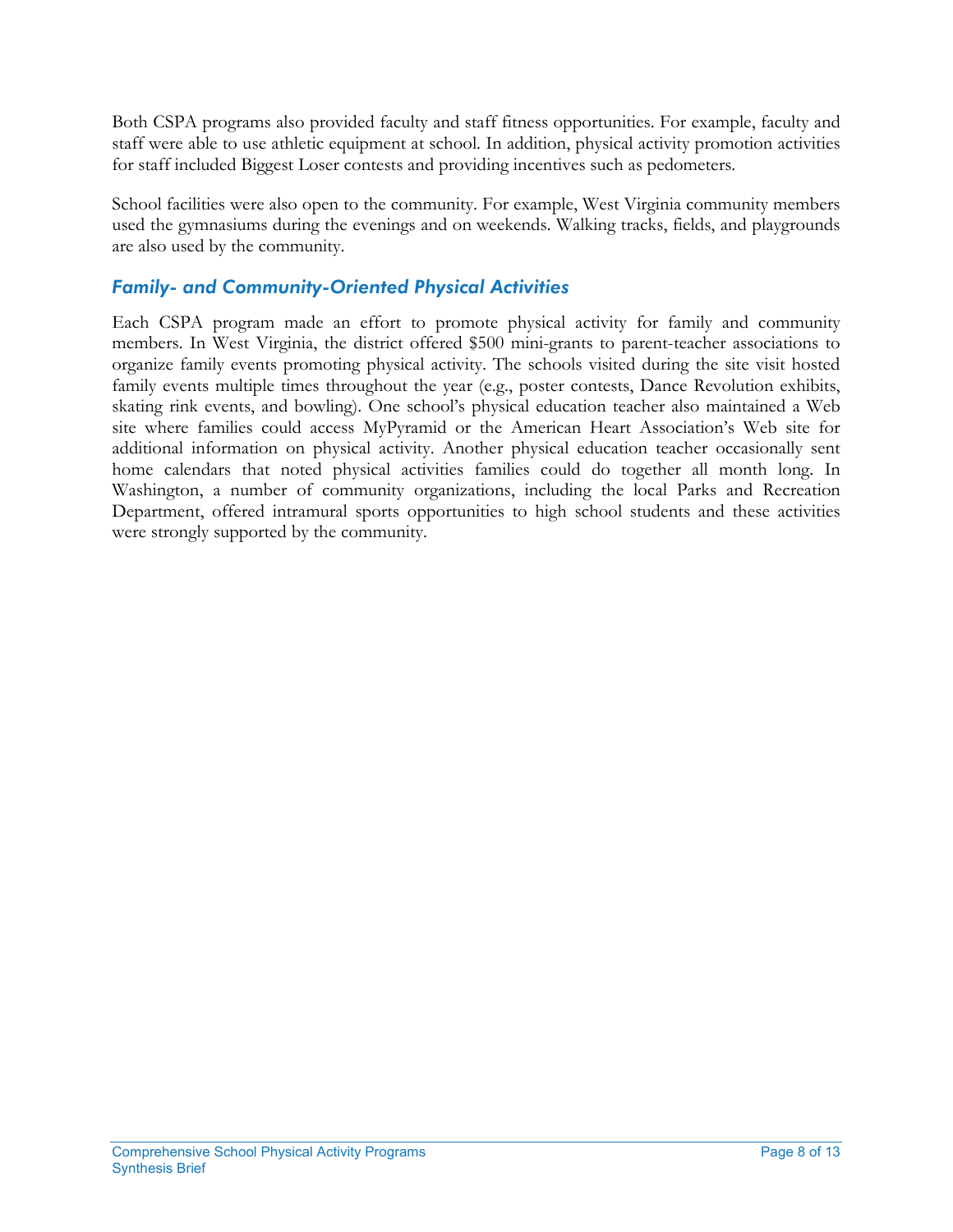## <span id="page-12-0"></span>V. EVALUATION ACTIVITIES

Although conducting evaluation is not a formal component of these CSPA programs, program administrators were strongly interested in better understanding the impact of their CSPA program on students. At the high school in Washington, all three physical education teachers were interested in evaluation. They were particularly interested in answering the following questions: What is the potential impact of the program after graduation? Is the high school doing the right thing in terms of course offerings? What do parents think of the program? What are the long-term outcomes of the physical education program on students? How is academic success affected by their quality physical education program?

In West Virginia, schools collected some data including: height, weight, and blood pressure as part of annual health screenings. In addition, they conducted screenings for Acanthosis nigricans (a brown to black velvety hyperpigmentation of the skin caused by elevated level of insulin and associated with obesity and diabetes mellitus), collected data on activity levels from random samples of students, and surveyed students on how active they were in physical education class. They also documented changes in physical activity in classrooms through surveys.

Both CSPA programs lacked sufficient staff and resources to carry out a comprehensive evaluation of their CSPA program. In West Virginia, the district partnered with the director of the Department of Public Health and a faculty member at a local university to conduct some evaluation. The high school in Washington was considering partnering with a local university to assist with evaluation. With this support for evaluation and additional funding, these programs could have the capacity to conduct a comprehensive evaluation.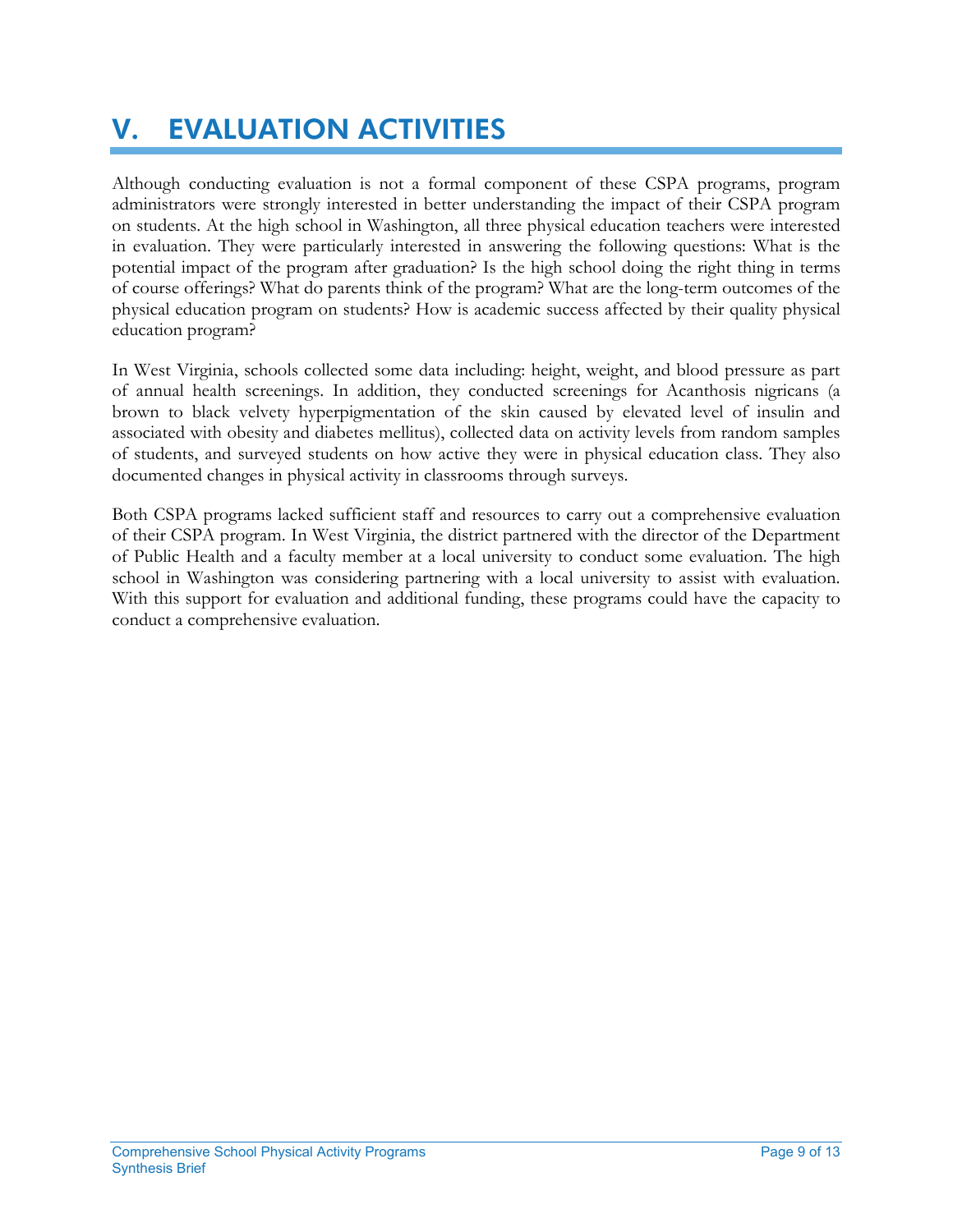## <span id="page-13-0"></span>VI. DISCUSSION

#### <span id="page-13-1"></span>**PLAUSIBILITY**

Comprehensive school physical activity programs are built on scientific evidence that supports students being active for at least 60 minutes per day as one strategy to prevent childhood obesity (National Association for Sport and Physical Education, 2008). The CSPA programs in West Virginia and Washington are great examples of programs that seek to provide all kids with multiple opportunities to engage in physical activity during the school day. Physical education is one component of the program that appeared to be implemented systematically for both programs. In both programs, physical education was taught by teachers who were certified and engaged in ongoing professional development. In addition, physical education classes in both programs were filled with movement, activity, and creativity. The amount of physical education class time was a challenge for West Virginia's program, in which the amount of physical education fell short of meeting national recommendations of 150 minutes of physical education per week (National Association for Sport and Physical Education, 2001), even though it met State requirements (90 minutes per week). Administrators for both programs recognize the benefit of solid physical education and continue to strive to improve what is made available to students. In addition, schools make a variety of physical activity opportunities available for students, drawing on the experience, creativity, knowledge, and training of school staff. Teachers make a concerted effort to reach all students with school-based physical activities, striving to attain 60 minutes of physical activity, which is challenging. If both programs were expanded to systematically include a broad range of opportunities outside of physical education, they could supplement current efforts to increase physical activity among students. Coupled with proper nutrition, physical activity is a key piece of the equation in preventing obesity through comprehensive obesity prevention programs in schools.

#### <span id="page-13-2"></span>**FEASIBILITY**

The CSPA programs in West Virginia and Washington currently include physical education and various school-based opportunities for physical activity. Support for implementation of these programs is provided through multiple opportunities: collaboration among physical education teachers and other classroom teachers, available professional development, and willing district and school administrators. Both programs take advantage of opportunities to continue to add physical activity to the school day through integrative learning, before-school activities, and active physical education classes. The lack of a strategic plan for both programs, however, limits their ability to determine if both programs are being implemented fully. Implementation is limited by current challenges within the school system including meeting national standards for physical education which faces challenges due to insufficient staff, scheduling, space, and time constraints. In addition, both programs benefit greatly from the commitment school personnel make to providing physical activity opportunities outside of physical education. These activities, although limited, are products of the willingness and creativity of dedicated staff. Full implementation in these and other school settings is possible but would need a strategic plan, strong administrative support, financial support, and dedicated staff to fully implement a CSPA program.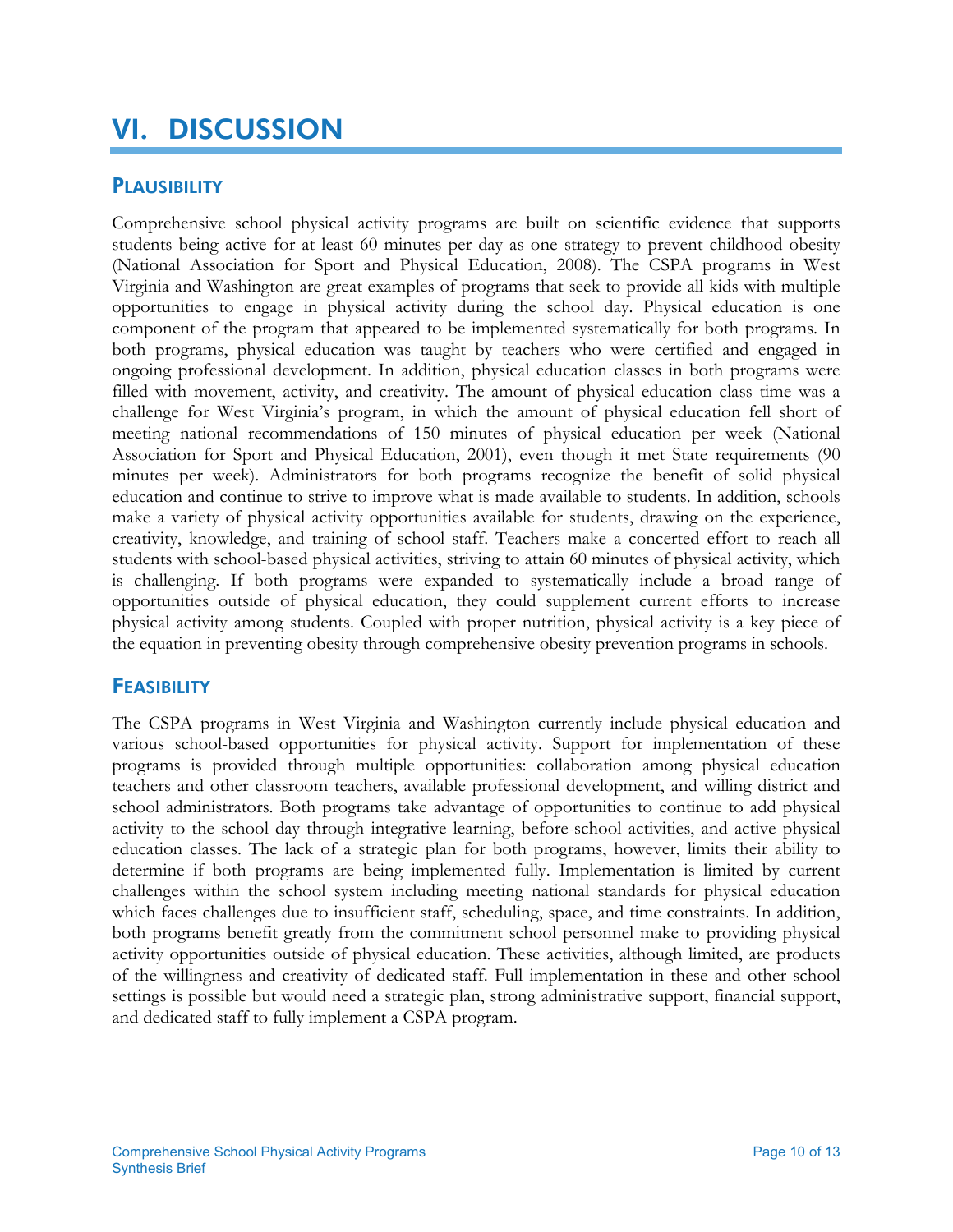## <span id="page-14-0"></span>VII. KEY LESSONS LEARNED

Key lessons were learned about the implementation of CSPA programs through the evaluability assessments. These lessons are outlined below. See Table 1 in Appendix B for recommendations.

- CSPA programs require one or more physical activity champions at the district and school levels to identify the physical activity needs and to support building-level implementation.
- A strong commitment from administrators for quality physical education is critical. Because of the challenges of staff, space, and time constraints, a commitment from administrators ensures that physical education is a priority.
- Funding is critical for CSPA programs. Funding is not only needed for physical education, but particularly for opportunities for physical activity outside of physical education.
- A quality physical education program needs to be the cornerstone of any school-based program. It allows students to learn the necessary skills to engage in physical activity.
- Physical activities before, during, and after school need to be implemented regularly and systematically to impact all students.
- Maximizing use of outdoor space (e.g., walking trails, play equipment, playgrounds) increases opportunities for physical activity not only for students and staff, but also for community members.
- Schools and CSPA programs greatly benefit from collaborations with community organizations that are able to provide opportunities and resources for physical activity.
- Physical activity professional development is essential for both physical education teachers and traditional classroom teachers.
- CSPA programs would benefit from using the Physical Education Curriculum Analysis Tool to analyze physical education curricula (Centers for Disease Control and Prevention, 2006).
- More physical activities need to be targeted toward staff to encourage positive role modeling.
- State Departments of Education need to provide support through policies to ensure that districts and schools provide sufficient time for daily physical education and professional development and technical assistance in developing comprehensive school physical activity programs.
- Regular monitoring and evaluation are necessary to identify ways to improve CSPA programs.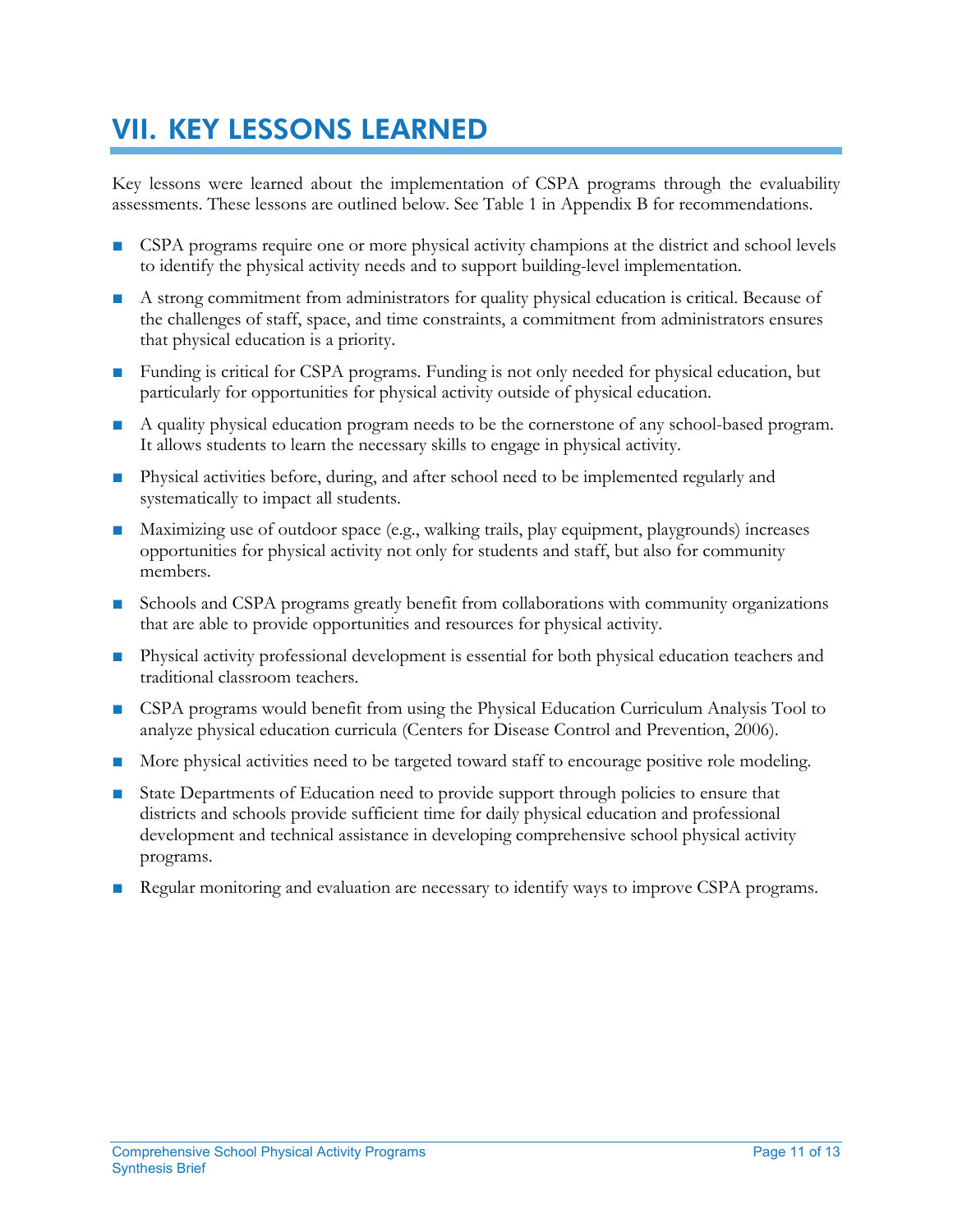## <span id="page-15-0"></span>VIII.CONCLUSION

Comprehensive school physical activity is still a relatively new concept, and these programs have the potential to significantly impact the health of youth attending school. However, CSPA programs require support beyond physical education. State and district support is needed to implement a broad range of activities before, during, and after school. In addition, financial resources are necessary to adopt curricula, hire certified physical education teachers, and promote school-based physical activity. Furthermore, policies are critical to creating a culture of physical activity in schools. If these steps are taken, schools can fully implement comprehensive programs that promote physical activity throughout the entire school day.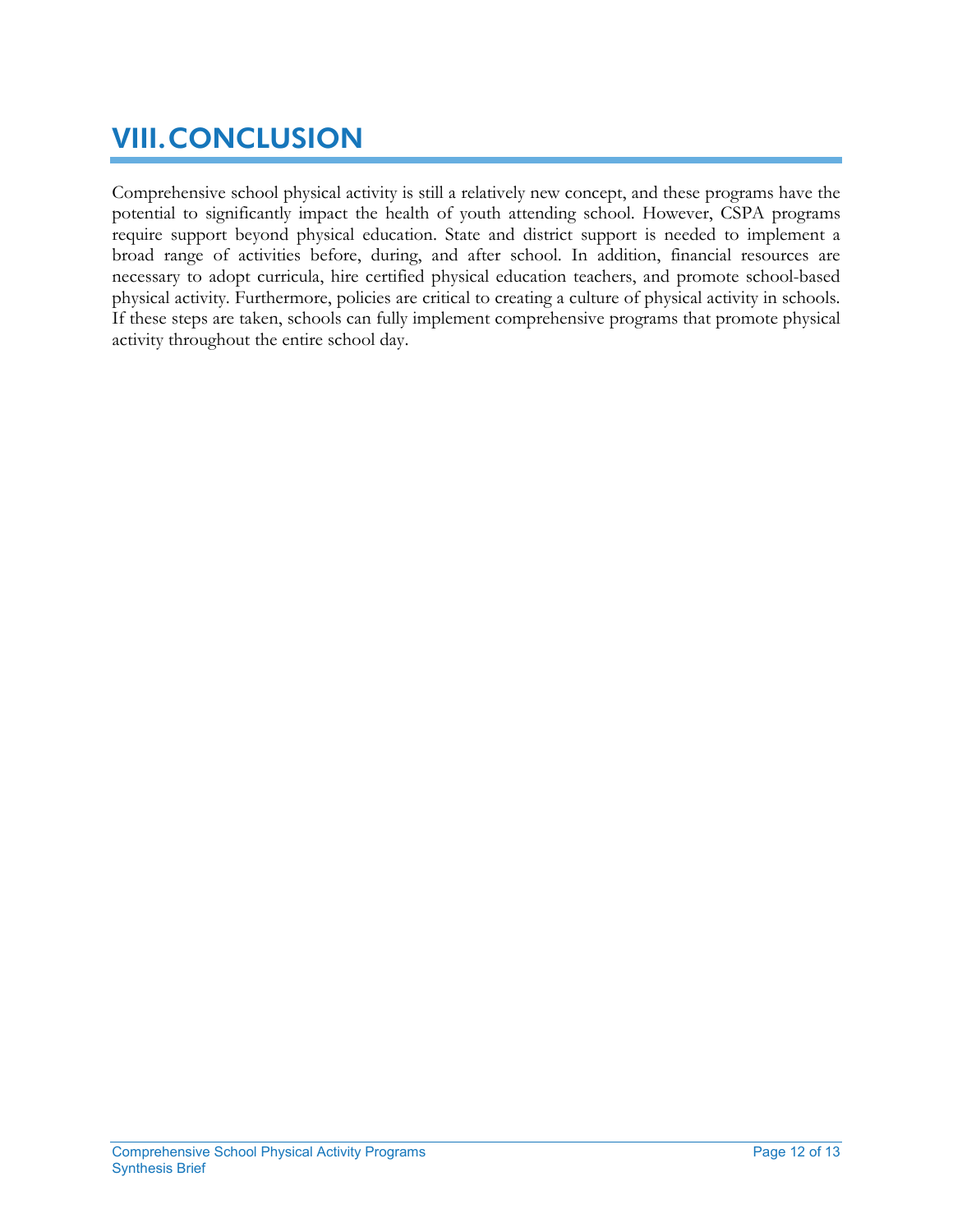### <span id="page-16-0"></span>REFERENCES

Bernard, H. R. (2000). *Social research methods: Qualitative and quantitative approaches.* Thousand Oaks, CA: Sage.

Centers for Disease Control and Prevention. (2006). *Physical education curriculum analysis tool*. Atlanta, GA: Author.

Eaton, D., Kann, L., Kinchen, S., Shanklin, S., Ross, J., Hawkins, J., et al. (2008). Youth risk behavior surveillance—United States, 2007. *Morbidity and Mortality Weekly Report, 57*(SS-4), 1–131.

Lee, S., Burgeson, C., Fulton, J., & Spain, C. (2007). Physical education and physical activity: Results from the School Health Policies and Programs Study 2006. *Journal of School Health, 77*(8), 435–463.

National Association for Sport and Physical Education. (2001). *Physical education is critical to a complete education.* Reston, VA: Author.

National Association for Sport and Physical Education. (2005). *Understanding the difference: Is it physical education or physical activity?* Reston, VA: Author.

National Association for Sport and Physical Education. (2008). *Comprehensive school physical activity programs* [Position statement]. Reston, VA: Author.

Ogden, C. L., Carroll, M. D., & Flegal, K. M. (2008). High body mass index for age among US children and adolescents, 2003–2006. *Journal of the American Medical Association, 299*, 2401–2405.

Patton, M. Q. (1997). *Utilization-focused evaluation: The new century text.* Thousand Oaks, CA: Sage.

Patton, M. Q. (2002). *Qualitative research methods*  $\mathcal{O}'$  *evaluation methods*. Thousand Oaks, CA: Sage.

U.S. Department of Health and Human Services & U.S. Department of Agriculture. (2005). *Dietary guidelines for Americans, 2005* (6th ed.). Washington, DC: U.S. Government Printing Office.

Wang, Y., Gortmaker, S., Sobol, A., & Kuntz, K. (2006). Estimating the energy gap among U.S. children: A counterfactual approach. *Pediatrics, 118*, 1721–1733.

Wechsler, H., McKenna, M. L., Lee, S. M., & Deitz, W. H. (2004). The role of schools in preventing childhood obesity: Childhood obesity. *The State Education Standard* (pp. 4–12).

Wholey, J. S. (2004). Evaluability assessment. In J. S. Wholey, H. P. Hatry, & K. E. Newcomer (Eds.), *Handbook of practical program evaluation* (pp. 33–62). San Francisco, CA: Jossey-Bass.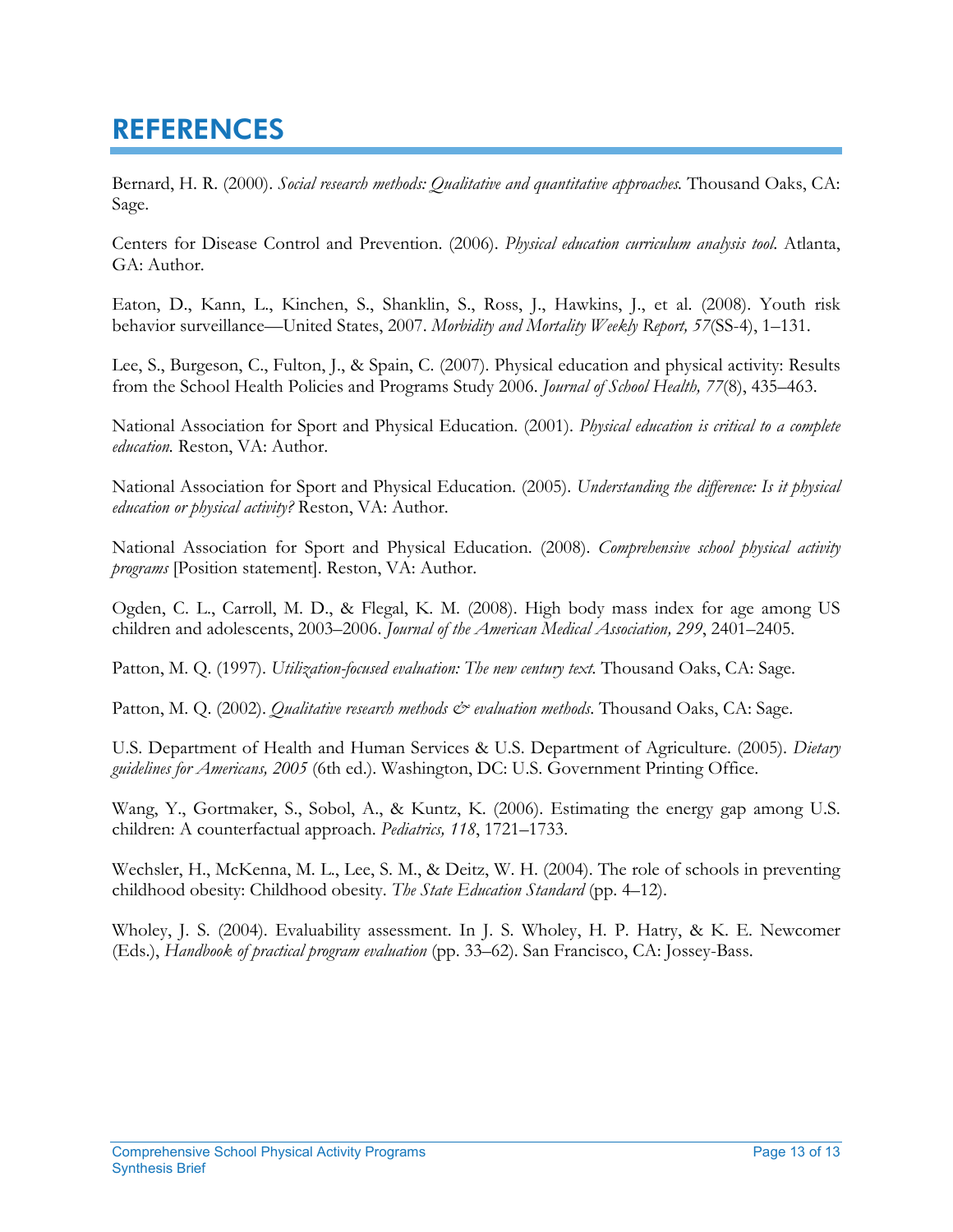## **APPENDIX A**  DESCRIPTION OF SELECTION **CRITERIA**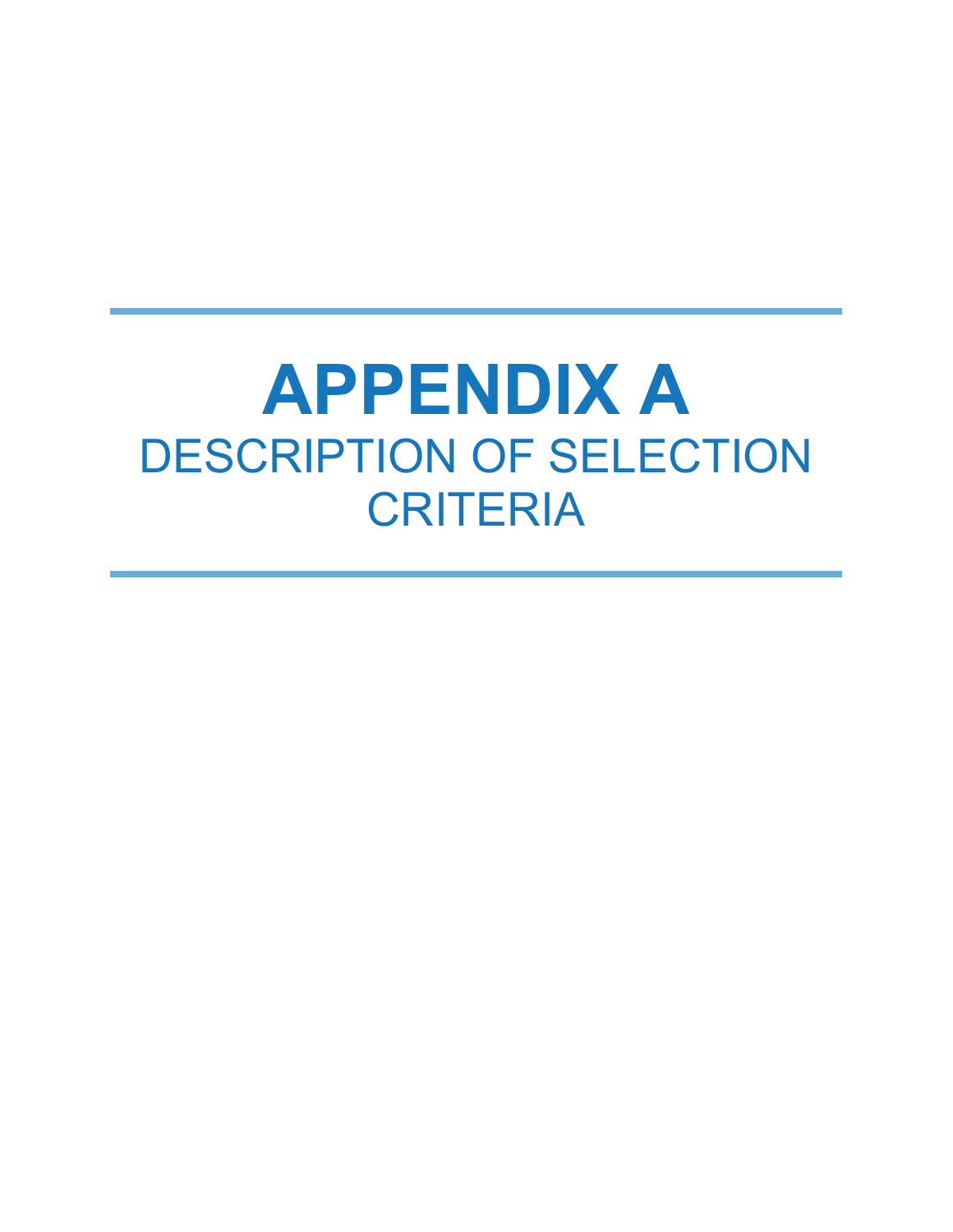## DESCRIPTION OF SELECTION CRITERIA

**Potential Impact.** The intervention may affect the social or physical environment pertinent to healthy eating and active living—changing an individual's behavior. Potential impact is assessed based on the intervention's conceptual logic and other pertinent characteristics, such as intensity and duration. Estimate of impact is based on "face value," program documents, and brief expert input from funding organization staff and contractors, and other experts who know the intervention but are independent from it.

**Innovativeness.** The intervention is new, different, or a significant variation of an existing intervention. Emphasis on innovativeness may be mitigated if the intervention represents an intervention type or category that is prevalent or of particular interest to the group and collaborating organizations.

**Reach to Target Population.** The likelihood or actual evidence that the intervention will achieve participation (and even retention and completion) by the target population (i.e., approximately what percentage of the target population is likely to or actually does participate in or is "reached" in some other way by the intervention).

**Acceptability to Stakeholders.** The potential or actual evidence that the intervention is acceptable and even attractive to pertinent collaborators, gatekeepers, and other necessary groups, such as schools, businesses, government agencies, and grassroots groups.

Feasibility of Implementation. The likelihood that the intervention as designed can be fully implemented given the clarity of its goals, objectives, and strategies; complexity and leadership requirements; financial and other costs; and training and supervision requirements. If evidence exists regarding program implementation, then feasibility refers to the intervention "on paper" has been fully and faithfully implemented and the degree of difficulty in achieving implementation.

**Feasibility of Adoption.** The potential for similar sites or entities to adopt the intervention.

**Intervention Sustainability.** The likelihood that the intervention can continue over time without special resources or extraordinary leadership.

**Generalizability.** The degree to which the intervention demonstrates or has potential to be adapted for other populations and settings.

**Staff/Organizational Capacity.** Sponsoring organization and staff have the capacity to participate fully in a brief assessment, learn from it, and further develop the intervention.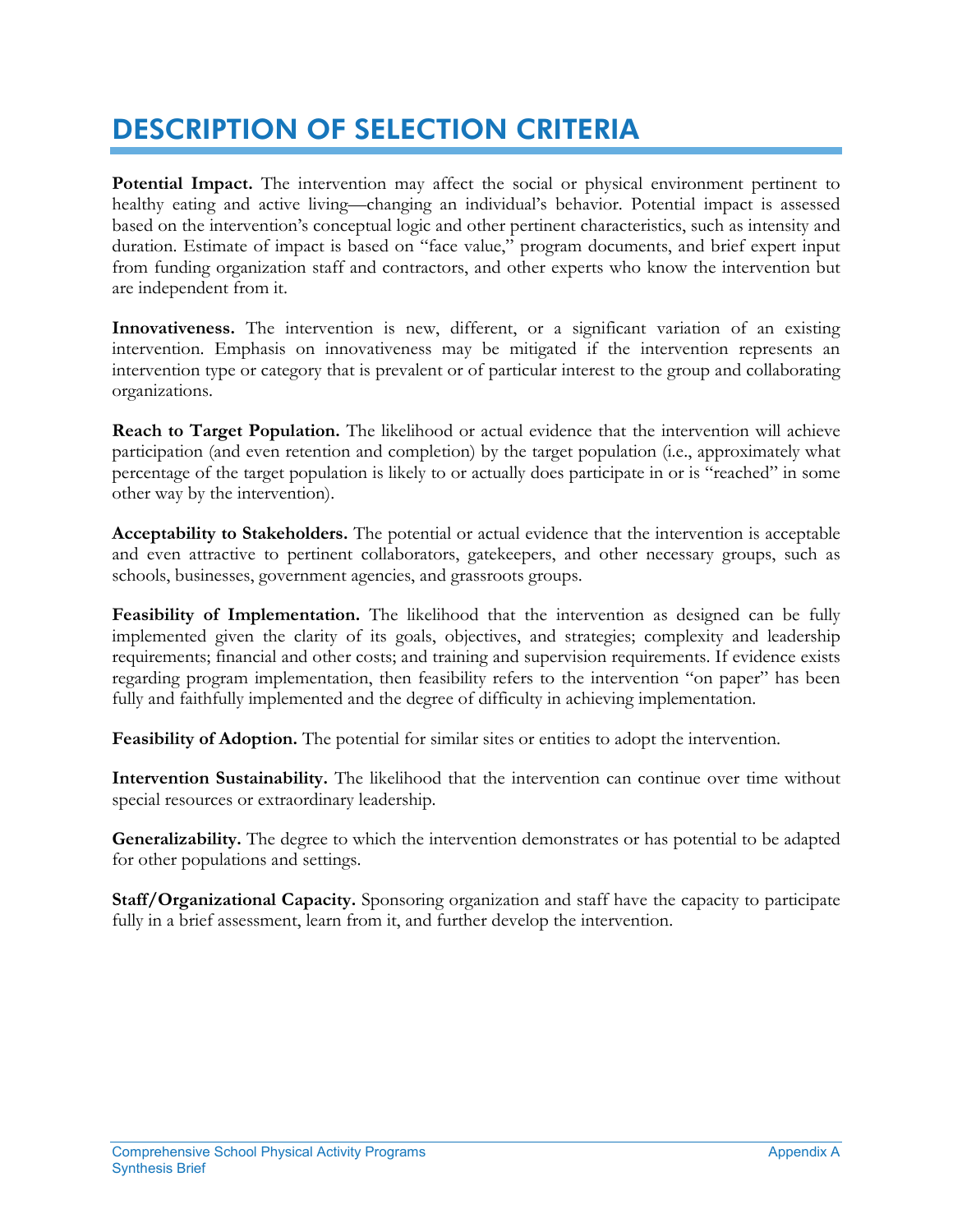## **APPENDIX B**  LOCAL WELLNESS POLICY INTERVIEW TOPICS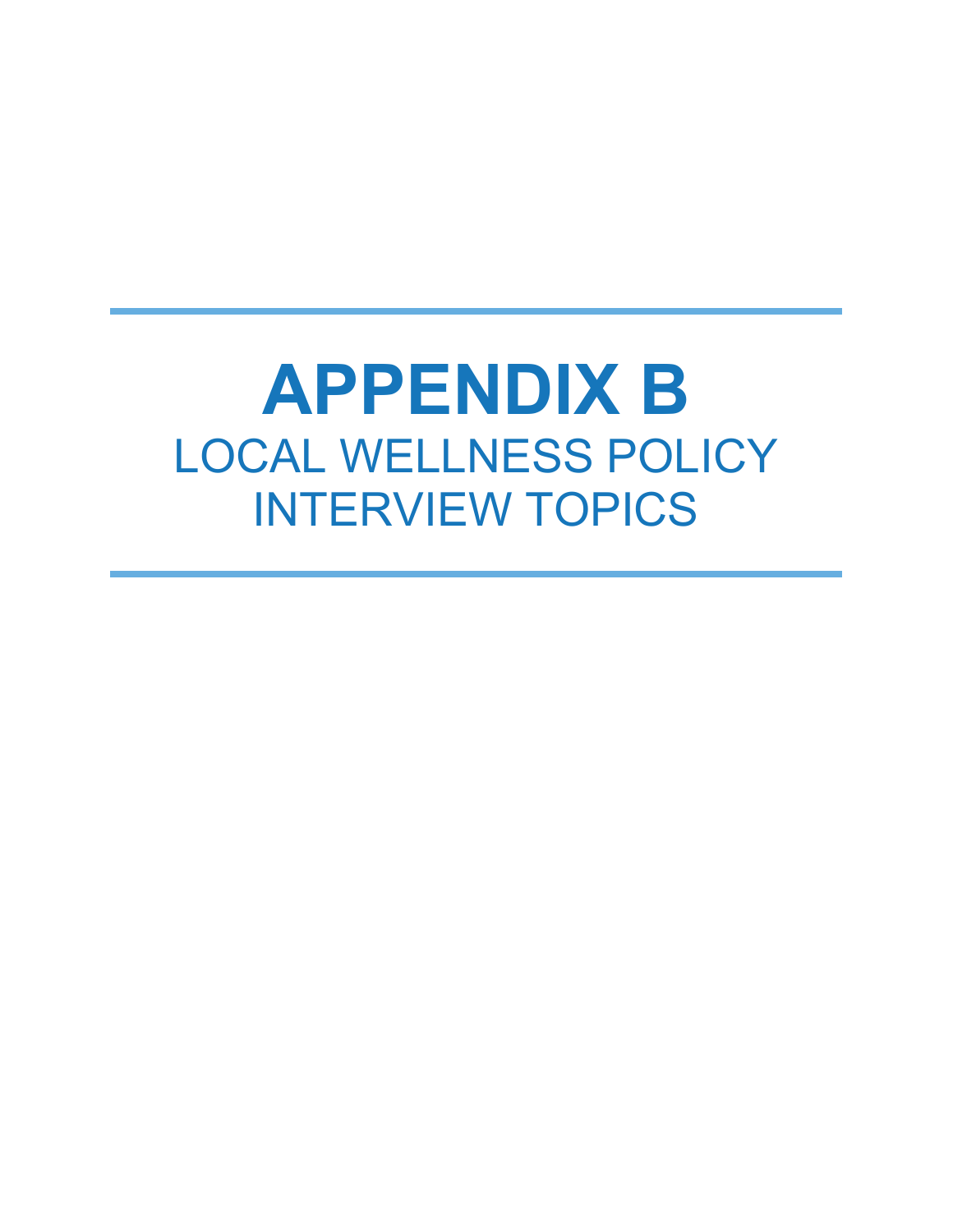## **LOCAL WELLNESS POLICY INTERVIEW TOPICS**

During the site visits, we hope to learn more about the local wellness policy in your school district. Some of the topics that we would like to discuss with the identified interviewees include the following:

#### **LEAD ADMINISTRATORS**

- Background and history of the policy
- Development of policy regarding nutrition, physical activity, wellness promotion
- Prior needs assessment activities and their findings
- Challenges and barriers to development and implementation of policy
- Strategies for addressing political, financial, and human resources factors
- Policy's goals, expected outcomes, activities, and services regarding nutrition, physical activity, and wellness promotion
- Support from the school district and community organizations
- Administrator's role and responsibilities
- Profile of community and student population
- Community awareness, involvement, and reaction
- Policy's reach to target audience
- Current or potential partnerships
- Policy success(es)
- Key lessons learned with overall experience
- Modifications to the policy since its adoption
- Evaluation plan
- Data collection, outcomes, and data sources
- Financial resources, funding challenges, and future funding mechanisms
- Startup costs, ratio of costs across policy components, and cost of administration

#### **PRINCIPALS**

- Principals' role in developing and implementing the policy
- Policy's goals, expected outcomes, activities, and services regarding nutrition, physical activity, and wellness promotion
- Support from the school district and community organizations
- Challenges and barriers of implementing policy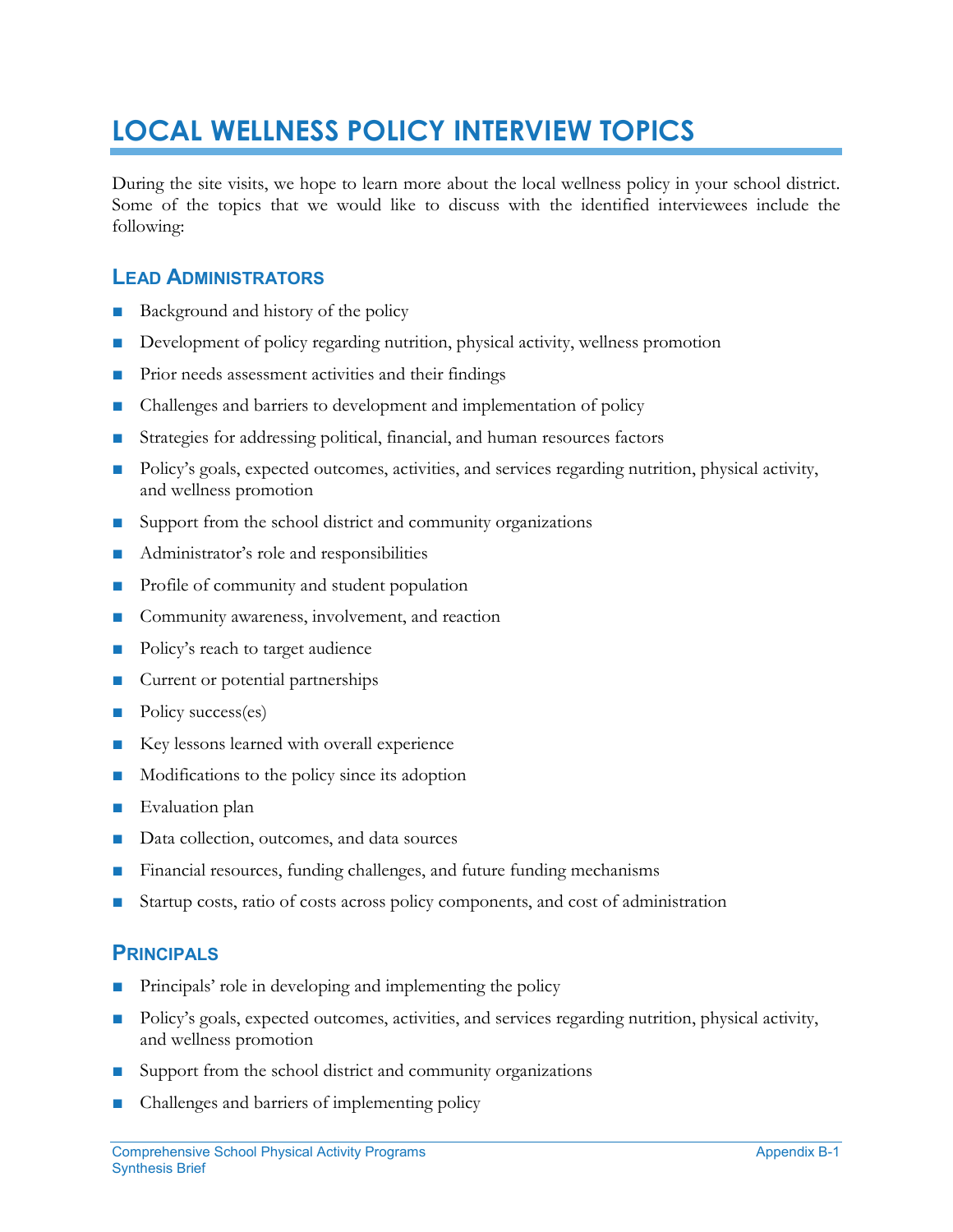- Strategies for addressing political, financial, and human resources factors
- Profile of community and student population
- Community awareness and involvement
- Policy's reach to target audience
- Current or potential partnerships
- Success(es) of the policy
- Key lessons learned with overall experience
- Modifications to the policy since its adoption
- Evaluation plan
- Financial resources, funding challenges, and future funding mechanisms
- Startup costs, ratio of costs across policy components, and cost of administration

#### **FACULTY AND STAFF**

- Staff members' role in developing and implementing the policy
- Policy's goals, expected outcomes, activities, and services regarding nutrition, physical activity, and wellness promotion
- Challenges and barriers of implementing policy
- Other key staff
- Profile of community and student population
- Community awareness, involvement, and reaction
- Policy's reach to target audience
- Current or potential partnerships
- $Success(es)$  of the policy
- Key lessons learned with overall experience
- Modifications to the policy since its adoption
- Data collection activities
- Financial resources, funding challenges, and future funding mechanisms

#### **SCHOOL DISTRICT PARTNERS IN LOCAL WELLNESS POLICY**

- Partners' involvement, role, and responsibilities in developing and implementing the policy
- Policy's goals, expected outcomes, activities, and services regarding nutrition, physical activity, and wellness promotion
- Community awareness and involvement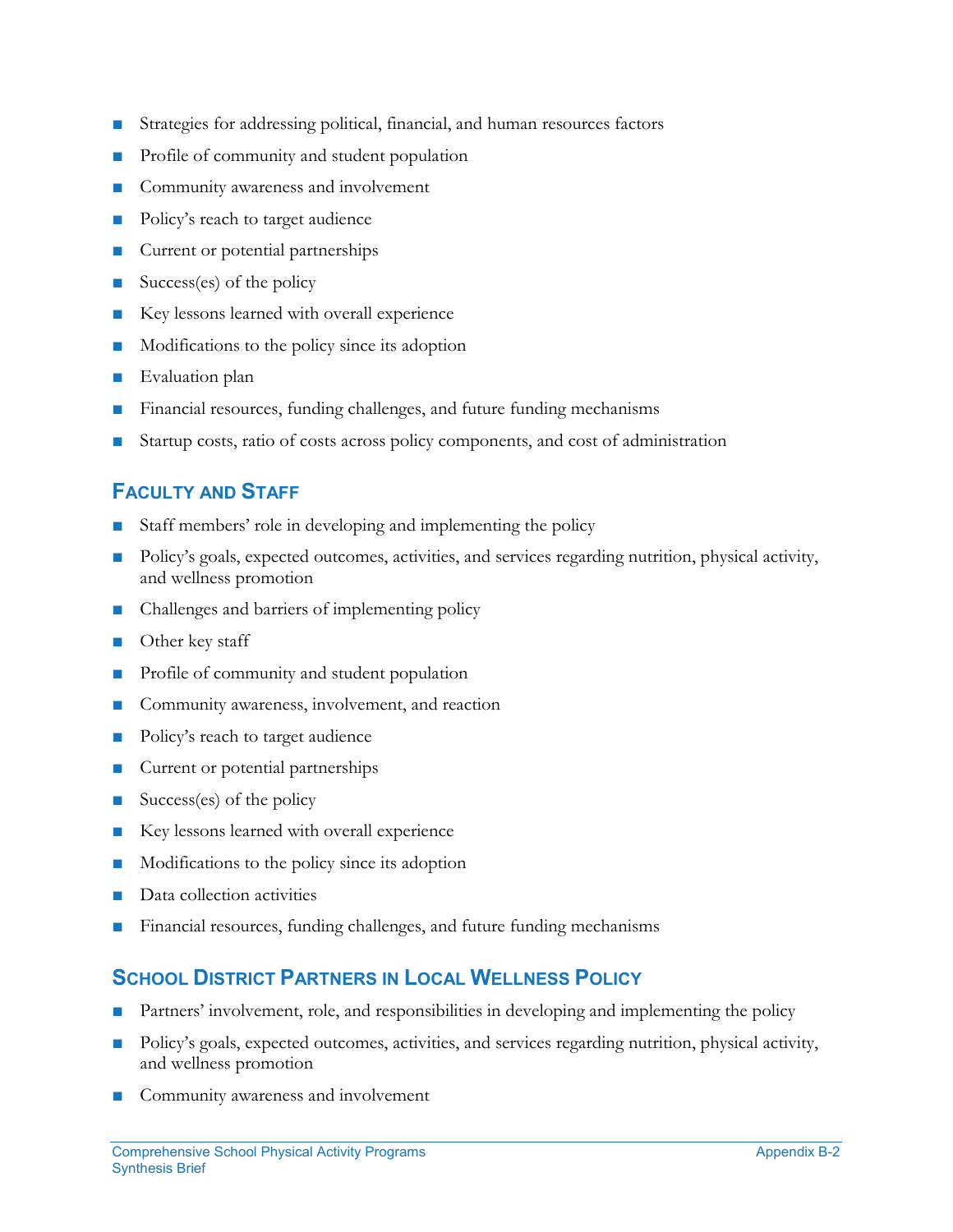- Challenges of partnership
- Benefits from partnership
- Other potential partners
- Policy success(es)
- Key lessons learned from experience with the policy
- Funding sources and their effect on partnership

#### **EVALUATORS**

- Evaluators' role and responsibilities in developing, implementing, and evaluating the policy
- Policy's goals, expected outcomes, activities, and services regarding nutrition, physical activity, and wellness promotion
- Reach target audience
- Community awareness, involvement, and reaction
- Other potential partners
- Policy success(es)
- **Evaluation** design
- Data collection activities and methods
- Data analysis and results dissemination
- Key lessons learned from experience with policy and evaluation efforts
- Financial resources, funding challenges, and future funding mechanisms

#### **OTHER STAKEHOLDERS**

- Background and history of the policy
- Policy's goals, expected outcomes, activities, and services regarding nutrition, physical activity, and wellness promotion
- Stakeholders' role and involvement with the local wellness policy
- Community awareness, involvement, and reaction
- Other potential partners
- General impression of the local wellness policy
- General impact of specific changes in physical activity or eating behavior
- Policy success(es)
- Key lessons learned from policy experience
- Knowledge of policy's funding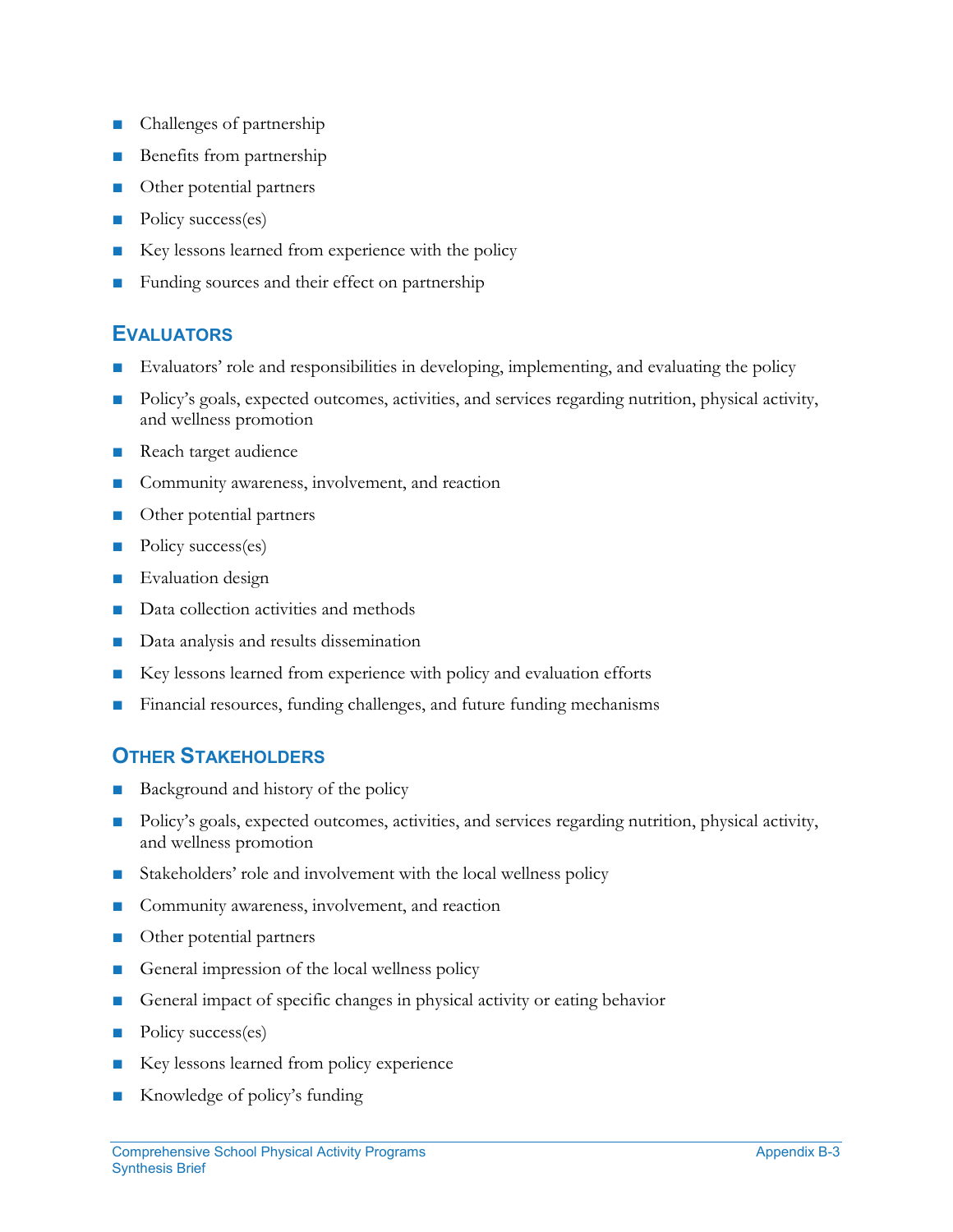#### Table 1. State-, District-, and School-Level CSPA Recommendations

#### Districts and schools should:

- Develop a strategic plan to facilitate growth, prioritize activities, and garner support
- Increase before- and afterschool opportunities for physical activity district-wide
- Identify resources and champions to assist with implementing physical activity
- Develop an evaluation plan to systematically monitor and improve implementation
- Conduct analysis of physical education curricula using the Physical Education Curriculum Analysis Tool (Centers for Disease Control and Prevention, 2006)
- Promote physical activity among staff
- Coordinate physical activity for family and community members

#### States should:

- Assist with policy development to ensure that districts and schools provide sufficient time for daily physical education
- Provide support to districts and schools through professional development and technical assistance in developing comprehensive school physical activity programs